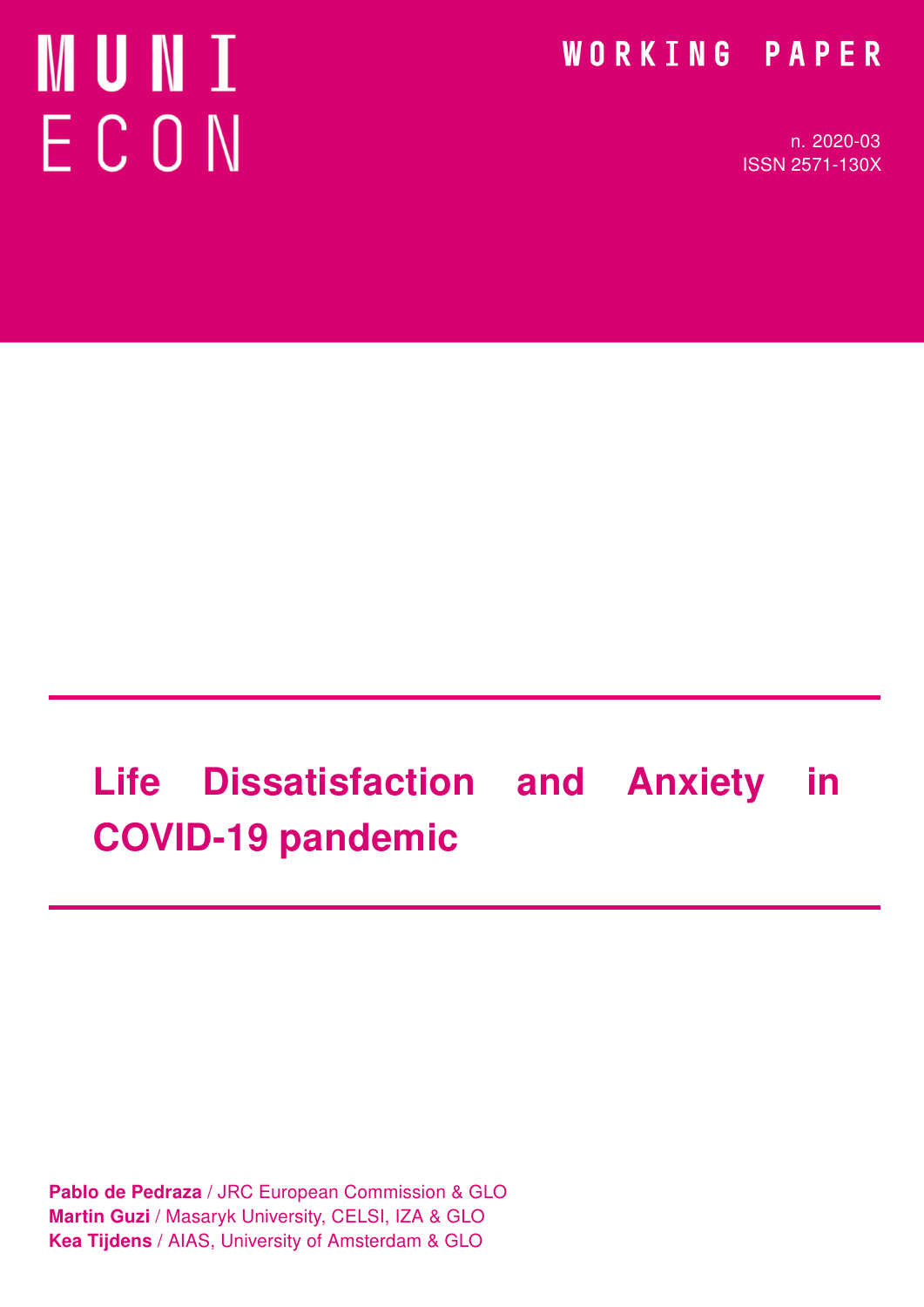## Life Dissatisfaction and Anxiety in COVID-19 pandemic

### Abstract

The rising numbers of COVID-19 cases and deaths, prolonged lockdowns, substantial restrictions on public life and an economic downturn negatively affect personal well-being. In this paper, we explore COVID-19-related determinants of life dissatisfaction and feelings of anxiety using data collected from March 23 to April 30 2020 in 25 advanced and developing countries from four continents. We find that persons with better general health, with a paid job, living with a partner, daily exercising and those avoiding loneliness report less dissatisfaction and less anxiety. The presence of children and a pet in the household has no effect. Women report anxiety feelings more often than men. Older people report lower dissatisfaction and anxiety, remarkable given that the older population is among the most vulnerable in the current pandemic. Job-related changes due to COVID-19 such as income reduction and increase or decrease of workload are associated with more dissatisfaction and more anxiety. In reaction to the pandemic governments have adopted a range of measures. We show that restrictions on mobility and requirements to wear protective gear in public increase dissatisfaction and that the state-imposed emergency increase feelings of anxiety. We find that a growing number of confirmed COVID-19 cases increases dissatisfaction and anxiety but that this effect levels off with a higher number of cases. Our findings support targeted government policies to preserve economic security, and increase stability of employment.

Masaryk University Faculty of Economics and Administration

Authors:

Pablo de Pedraza / JRC European Commission & GLO Martin Guzi / Masaryk University, CELSI, IZA & GLO Kea Tijdens / AIAS, University of Amsterdam & GLO

Contact: pablo.depedraza@ec.europa.eu, martin.guzi@econ.muni.cz, k.g.tijdens@uva.nl Creation date: 2020-05-15 Revision date:

Keywords: Covid-19, life dissatisfaction, anxiety, public policy JEL classification: I31, I38, P51, D6

Citation: de Pedraza, P., Guzi, M., Tijdens, K. 2020. Life Dissatisfaction and Anxiety in COVID-19 pandemic. MUNI ECON Working Paper n. 2020-03. Brno: Masaryk University.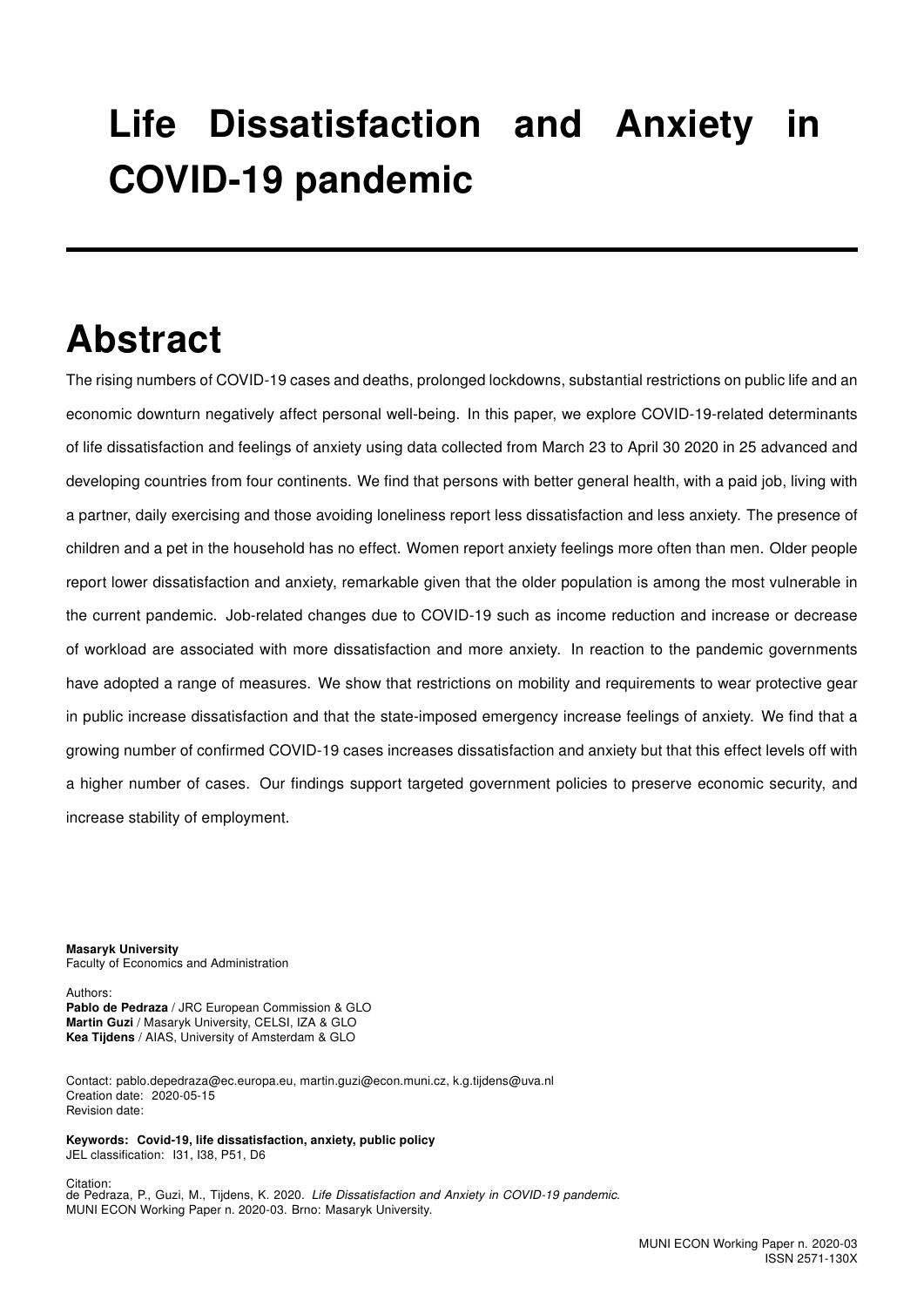#### **Life Dissatisfaction and Anxiety in COVID-19 pandemic<sup>1</sup>**

Pablo de Pedraza, JRC European Commission and GLO Martin Guzi, Masaryk University, CELSI, IZA and GLO Kea Tijdens, AIAS University of Amsterdam and GLO

#### **Abstract**

The rising numbers of COVID-19 cases and deaths, prolonged lockdowns, substantial restrictions on public life and an economic downturn negatively affect personal well-being. In this paper, we explore COVID-19-related determinants of life dissatisfaction and feelings of anxiety using data collected from March 23 to April 30 2020 in 25 advanced and developing countries from four continents. We find that persons with better general health, with a paid job, living with a partner, daily exercising and those avoiding loneliness report less dissatisfaction and less anxiety. The presence of children and a pet in the household has no effect. Women report anxiety feelings more often than men. Older people report lower dissatisfaction and anxiety, remarkable given that the older population is among the most vulnerable in the current pandemic. Jobrelated changes due to COVID-19 such as income reduction and increase or decrease of workload are associated with more dissatisfaction and more anxiety. In reaction to the pandemic governments have adopted a range of measures. We show that restrictions on mobility and requirements to wear protective gear in public increase dissatisfaction and that the state-imposed emergency increase feelings of anxiety. We find that a growing number of confirmed COVID-19 cases increases dissatisfaction and anxiety but that this effect levels off with a higher number of cases. Our findings support targeted government policies to preserve economic security, and increase stability of employment.

JEL classification: I31, I38, P51, D6

Key words: Covid-19, life dissatisfaction, anxiety**,** public policy

<sup>&</sup>lt;sup>1</sup> The scientific output expressed does not imply a European Commission policy position. Neither the European Commission nor any person acting on behalf of the Commission is responsible for the use that might be made of this publication. Corresponding author: pablo.depedraza@ec.europa.eu.

The authors would like to acknowledge help and support from Paulien Osse, Michaela Saisana, Nicola Pantarollo, Ulf Reips, Daniela Ceccon, Miguel Loriz, Stephanie Steinmetz, Maarten van Klaveren. All errors are our own.

Institutions interested in specific countries, target groups or in developing specific modules related to Covid-19 please contact k.g.tijdens@uva.nl or office@wageindicator.org. The LWCV survey is the result of a collaboration between the JRC European Commission Unit I.1, the University of Amsterdam and the WageIndicator Foundation. The daily updated data of the LWCV survey are available for non-commercial research purposes from the data archive of the IZA - Institute of Labor Economics, see: https://datasets.iza.org/dataset/1388/living-and-working-in-coronavirus-times-survey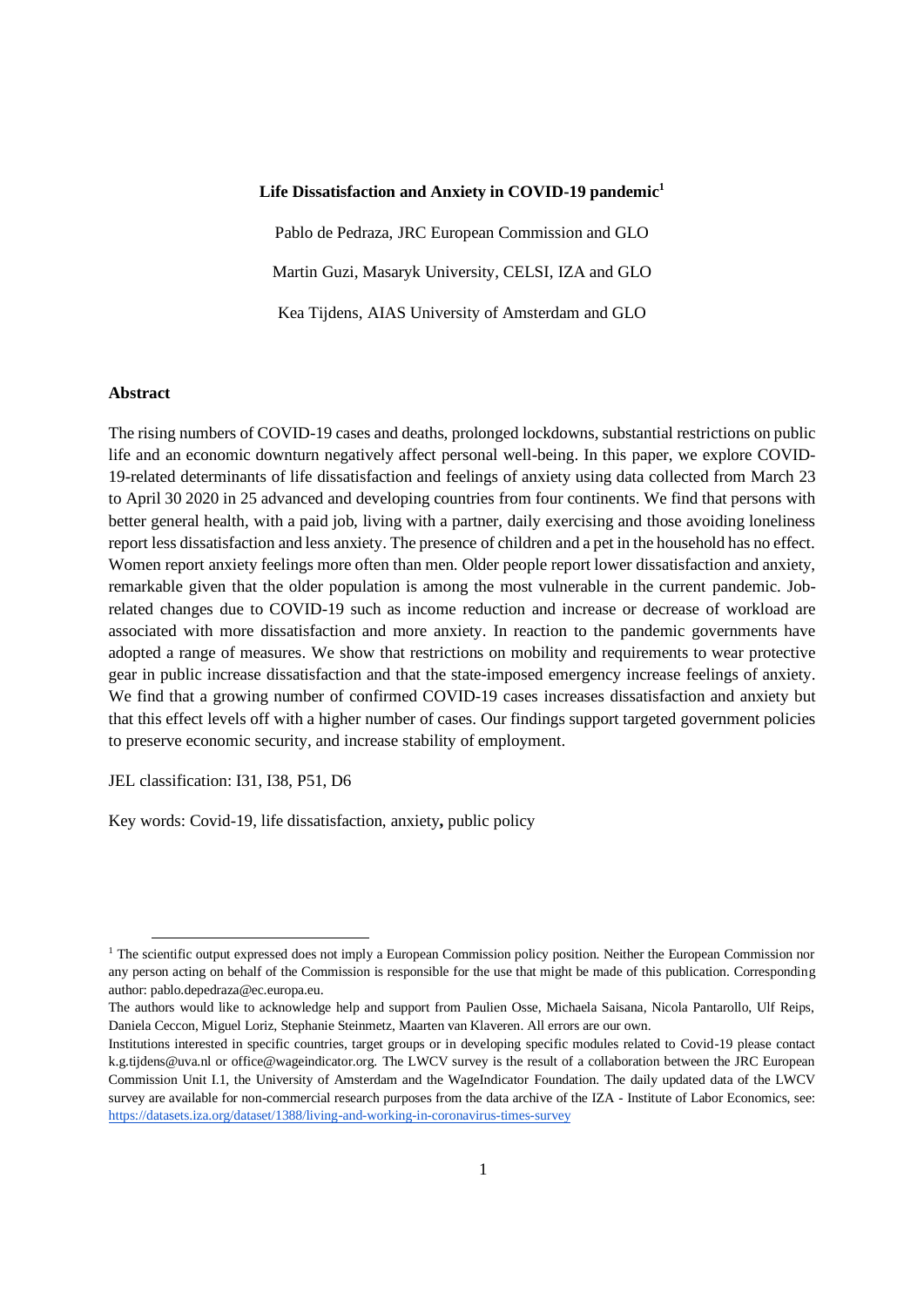#### **1. Introduction**

The COVID-19 pandemic has affected individuals, economies and societies in each and every respect. The rising numbers of COVID-19 cases and deaths, prolonged lockdowns, substantial restrictions on public life and an economic downturn, are likely to negatively affect personal well-being and mental health. This paper provides new evidence by mapping the determinants of self-reported life dissatisfaction and feelings of anxiety in 25 advanced and developing countries during the COVID-19 pandemic situation in March and April 2020. Using data from a continuous voluntary web survey, four research objectives are explored. The first builds on existing knowledge and explores how personal characteristics impact on individual life dissatisfaction and anxiety. The second objective is new as it analyses how job-related consequences of COVID-19 affect life dissatisfaction and anxiety. The third and the fourth objective are also new as they study how the share of COVID-19-infected persons in the population and selected government measures affect life dissatisfaction and anxiety. This evaluation may inform policymakers on how state-enforced measures affect people's lives during lockdowns (Frijters et al. 2020; Fetzer et al. 2020).

Our exploration builds upon existing life satisfaction literature (Clark and Oswald 1994; Blanchflower and Oswald 2004). The identification of COVID-19-related determinants is useful and important for several reasons. First, self-reported life satisfaction is the internal subjective assessment of life through an individual's retrospective assessment of his or her experienced utility (Kahneman and Sugden 2005). Here, satisfaction scores reflect both subjective and objective circumstances. Second, personal characteristics (gender, education, marital and labour force status) are important determinants of life satisfaction, which makes satisfaction moderately stable over time. Third, fluctuations in satisfaction are related to contextual circumstances at national level (inflation, unemployment, immigration) beyond personal circumstances (Di Tella et al. 2001; Akay et al. 2017; Pedraza et al. 2020). Fourth, several major events in work and family life such as marriage, divorce, childbirth, or job loss have shown to affect satisfaction levels (Lucas and Donnellan 2007). In our analysis we look at determinants at individual and at country level, which help to understand channels through which COVID-19 may have affected life satisfaction and feelings of anxiety. From a policy perspective, it is important to identify groups struggling most heavily due to COVID-19.

In a reaction to the pandemic, governments have adopted a range of different measures to tackle the impact and the spread of the coronavirus. These measures may have psychological and economic consequences. Fetzer et al. (2020) highlight that policy-makers by adopting measures to tackle the spread should also consider their impact on the mental health of the population. Social distancing and self-isolation increase the risks of social isolation and loneliness. State-imposed lockdowns may lead to income reduction and greater economic insecurity. We argue that evaluations of country-specific conditions related to the pandemic and government measures adopted will help to illustrate policymaking.

In this study, we use data from the continuous, voluntary coronavirus web-survey conducted by WageIndicator Foundation in collaboration with the University of Amsterdam and Unit I.1 of the JRC Ispra of the European Commission. Other early studies documenting the impact of COVID-19 on health, work, personal and family situations use also data from continuous voluntary web-surveys (Fetzer et al. 2020; Haiyang et al. 2020; Baert et al. 2020). Web-surveys can be established fast and by continuous sampling allow to study rapidly changing situations such as the current pandemic. Web-surveys also enable a more detailed exploration of the COVID-19 consequences than other non-reactive online data (Brodeur et al. 2020).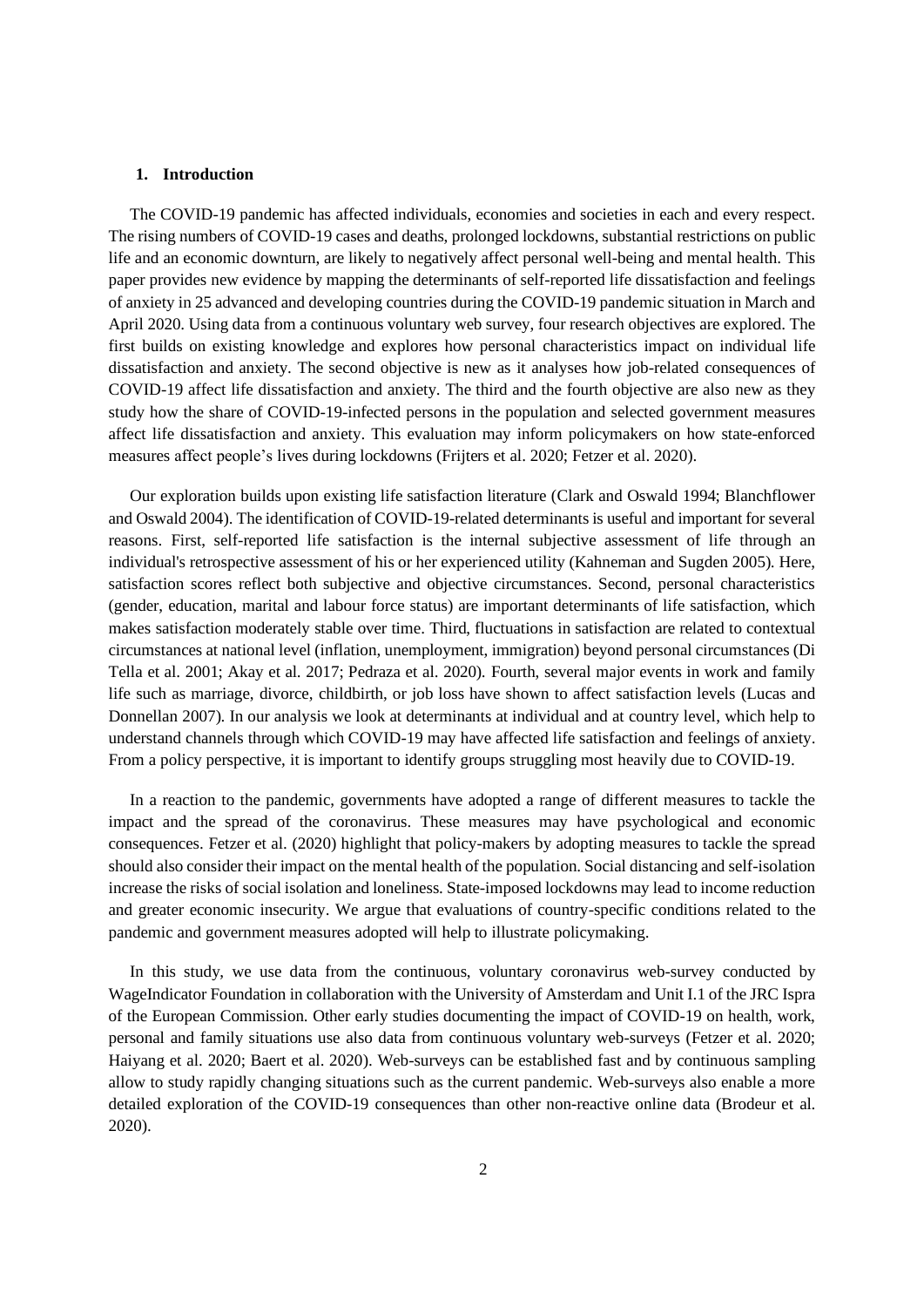A drawback of voluntary web surveys is that conclusions are not based on representative samples and therefore cannot be extrapolated to the whole population. Due to self-selection, higher educated and younger people are more likely to participate in these surveys. Web-surveys, if not targeted, do not capture specific groups such as those tested positively for COVID-19 or people with severe health symptoms. The application of post-stratification techniques can help to at least partly correct the bias caused by selfselection and under-representation (Pedraza et al. 2010; Tourangeau et al. 2013). This paper is explorative and focuses on the interpretation of consequences of the pandemic on the sample obtained. We do not investigate the sample bias in detail. In future research it will be possible to use better data to validate our findings by using national representative surveys (Belot et al. 2020).

We model the impact on two variables, notably life dissatisfaction and feelings of anxiety. We obtain dissatisfaction measure by reversing the scale of life satisfaction question hence both our indicators identify human suffering. Our findings are in general consistent with the literature on life satisfaction. Healthier people, those with a paid job, daily exercising, and those suffering less from loneliness report less dissatisfaction and less anxiety. We find that a higher age is related to lower levels of anxiety and dissatisfaction despite the fact that older people are more vulnerable in the COVID-19 pandemic. Women report feelings of anxiety more often than men do. Higher educated people report less disssatisfaction levels but the risk of anxiety does not depend on education. Living with a partner helps to keep satisfaction high but does not affect anxiety. The presence of children or a pet in the household do not have an effect.

The COVID-19 pandemic has already impacted the world of work (Baert et al. 2020; Alipour et al. 2020; ILO 2020). Our survey includes several questions to study the work-related impact of the pandemic. Twothirds of the respondents in the survey experienced changes in their workload and a quarter of respondents experienced an income reduction due to COVID-19. We show that these two changes negatively affect satisfaction and anxiety.

In a reaction to the pandemic governments have adopted measures at different moments allowing to identify the impact of those measures depending on the date individuals completed the survey .We have combined the data of the survey and selected government measures to evaluate which measures have affected personal well-being. The restrictions on mobility and requirements to wear protective gear in public increase dissatisfaction and the state-imposed emergency measures increase feelings of anxiety.

Finally, we show that life dissatisfaction and anxiety are positively influenced by the cumulative number of COVID-19 cases (measured per 1,000 of the population). The media frequently documented the rapid spread of the coronavirus by indicating a growing number of confirmed cases. We find that at the beginning of the pandemic an increasing number of cases induced a negative effect on personal wellbeing but that this effect levelled off when the number of cases was high.

In view of the results we infer some messages that may be relevant for policy-makers confronted with the COVID-19 pandemic. We conclude that protecting jobs implies the protection of citizens' well-being. That conclusion applies to the lockdown period we studied but most likely also to the forthcoming and much needed economic, sociological and psychological recovery.

The structure of this paper is straightforward. In the next section, we describe data sources and contextual variables. We then present and discuss our results, before formulating concluding remarks.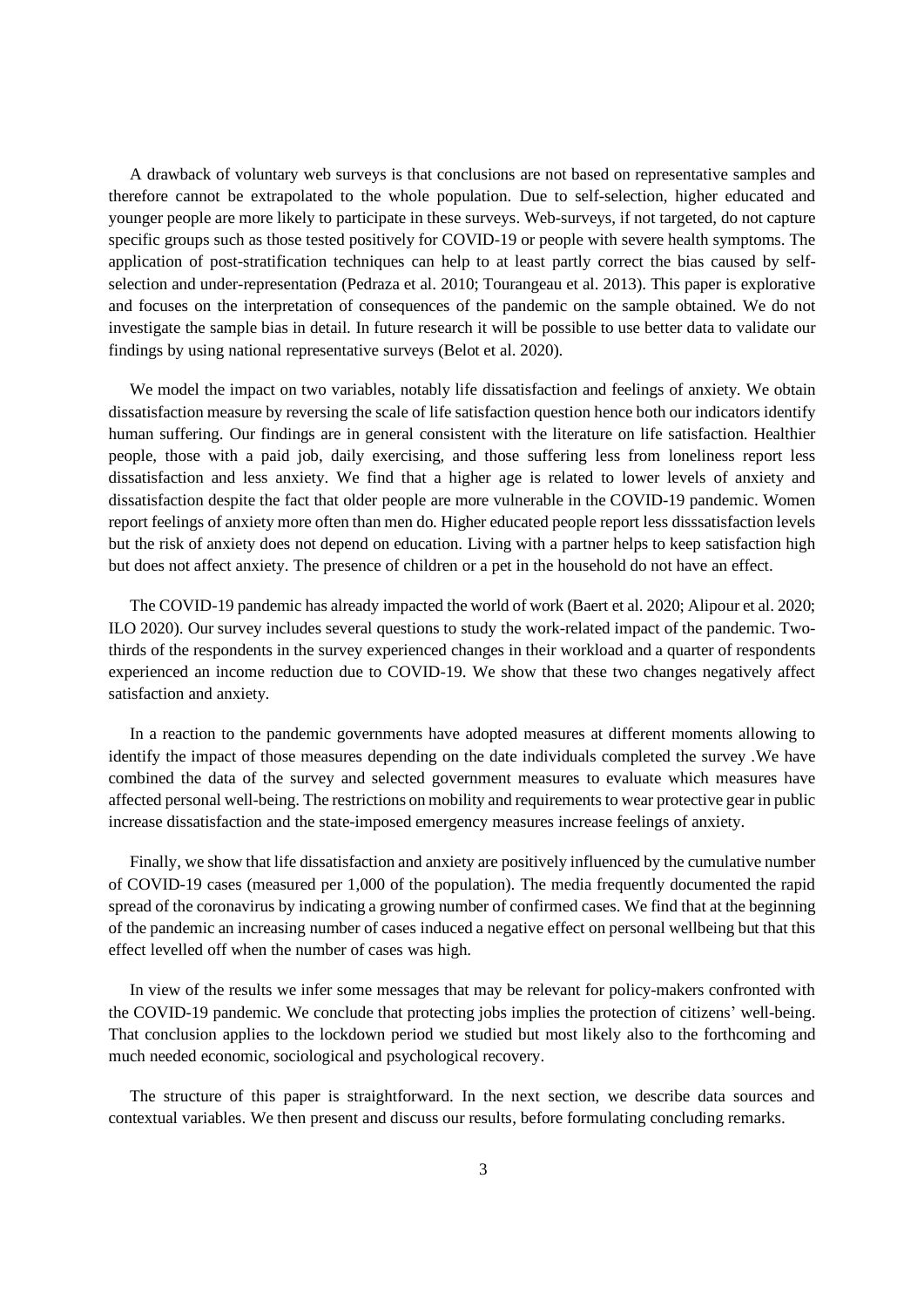#### **2. Data and methods**

Data stem from the *WageIndicator Survey of Living and Working in Coronavirus Times* 2020 (LWCV).<sup>2</sup> The multilingual LWCV was launched on March 23<sup>th</sup> 2020 and was made accessible through the frequently visited national WageIndicator websites in 143 countries (WageIndicator Foundation 2020). The survey has been promoted via social media, press releases, snowballing, messages in widely distributed newsletters, and websites of partners. The survey will continue as long as the pandemic lasts. The collected data is updated on a daily basis and shared with the research community through the data archive of the IZA - Institute of Labor Economics<sup>3</sup>.

Data used in this paper was collected between March  $23<sup>th</sup>$  and April  $30<sup>th</sup>$ . In the estimation sample we include 25 countries with at least 20 valid observations. The final sample includes 2,565 observations; he list of countries with the number of valid observations collected in each calendar week since the launch of survey is presented in Table 2.

The LWCV survey takes 5-10 minutes to reply and the questionnaire is designed to tackle the individual, family, and interpersonal coping with the COVID-19 situation. Table 3 describes the data. The sample includes 58% women, the average age of respondents is 40 years and 20% of the sample is older than 50 years. Two-thirds of respondents have tertiary education. Almost half of people (44%) is living with one or more children, 61% is living with a partner and 13% is living alone. The majority of respondents (86%) has a paid job and most of them report that changes in their working routines during the pandemic. 37% report that their workload has decreased and 23% report their workload has increased. These shares are very similar across educational levels. Most respondents (79%) report a good or very good general health though many respondents refer to some symptoms. Almost 15% have suffered from fever, coughing or difficulties in breathing; 28% agree (on a five-point scale) they have felt lonely and 27% have felt depression or anxiety. 15% report to have a family member or a friend tested positive, and 6% report to have a colleague tested positive.

In the survey we identify two indicators to measure individual well-being and mental health problems. First, we measure anxiety by asking respondents 'Have you recently suffered from depression or anxiety'  $(M=0.27; SD=0.44)$ . Second, we use a life satisfaction question<sup>4</sup> and reverse the 10-point scale to measure dissatisfaction ( $M = 4.54$ ;  $SD = 2.24$ ). In this way both our indicators point in the same directions with higher values identifying human suffering.

The LWCV collects data continuously so that for each country we can merge the sample with other data sources at a daily base. First, we add the cumulative number of confirmed COVID-19 cases collected by

<sup>2</sup> The survey organizer, WageIndicator Foundation, has more than 20 years of experience in developing infrastructure to operate web surveys globally (Kurekova et al. 2015; Tijdens 2020). The mission of WageIndicator is to collect and share information on national labor markets, and labor law data. In 2019 its national websites attracted 47 million web visitors in total. It runs several continuous, global surveys to collect wage data, and price data on food and services. Data obtained from WageIndicator web surveys are used to study job insecurity (Muñoz de Bustillo and Pedraza 2010), life satisfaction (Guzi and Pedraza 2015; Guzi et al. 2020), living costs (Guzi and Kahanec 2019), skill mismatch (Tijdens et al. 2018) among others.

<sup>3</sup> https://datasets.iza.org/covid-19

<sup>&</sup>lt;sup>4</sup> The question asked is "All things considered, how satisfied are you with your life in general at present? (1 = very dissatisfied,  $10 =$ **very** satisfied)"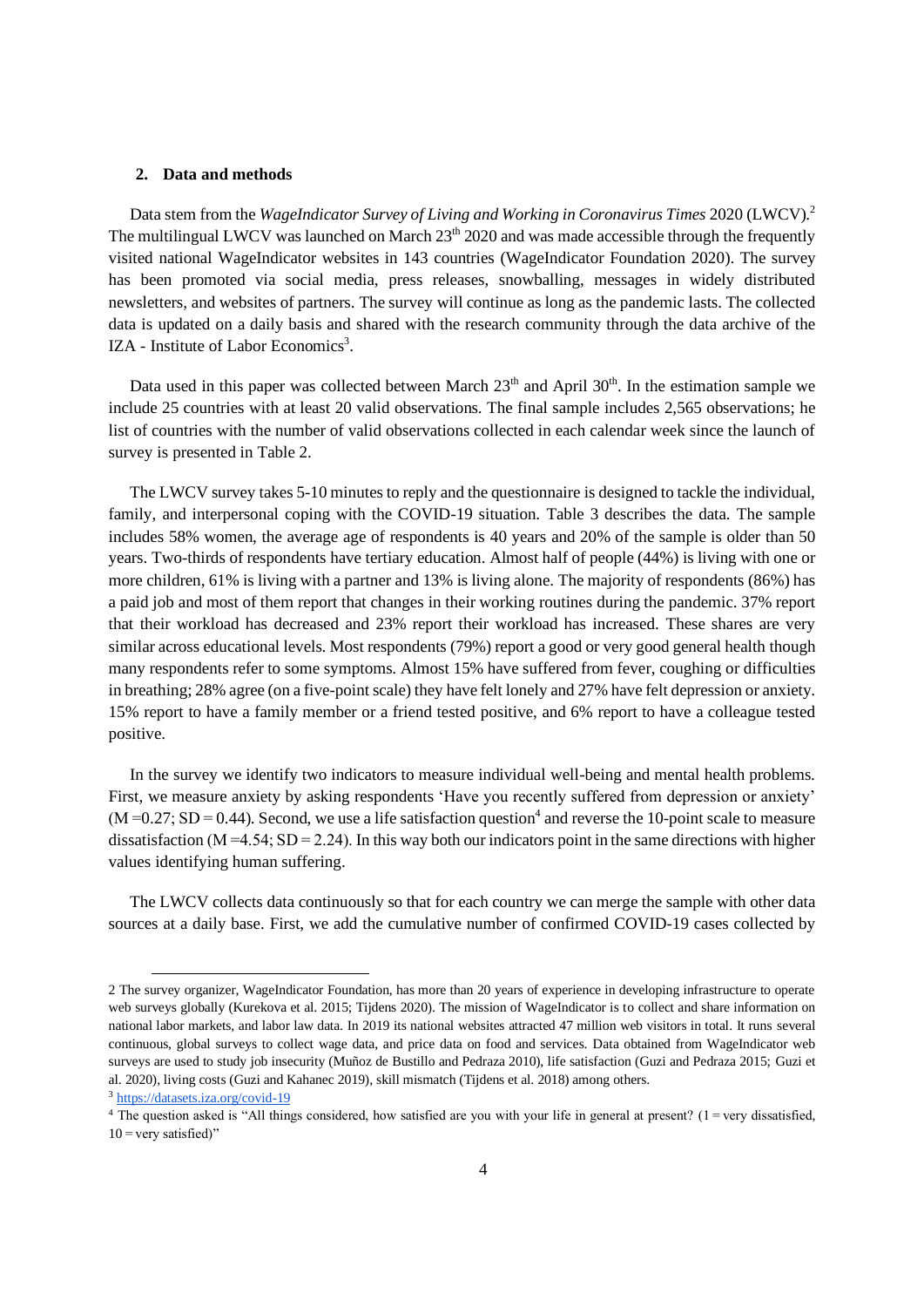the World Health Organization (WHO).<sup>5</sup> Second, we add data from the ACAPS Government Measures Dataset<sup>6</sup> that systematically monitors measures adopted by governments in response to the Coronavirus pandemic. In the analysis we can only test policies for which we observe data before and after the government policy implementation (For example, the LWCV survey started when in most countries schools were already closed; thus, we cannot test the impact of school closures). We test the adoption of government measures in these areas: mobility restrictions, requirements to wear protective gear in public, and the declared national emergency measures. Table 4 shows the dates these measures have been adopted in the countries under study. Many countries adopted measures already before the launch of LWCV on March 23, though some countries did not yet adopt any measures in the period at stake, or adopted these much later but before April 30. This creates the variation to explore how government policies have impacted on dissatisfaction and anxiety.

#### **3. Results**

We estimate OLS models with two different indicators of human suffering as dependent variables.<sup>7</sup> These are the life dissatisfaction variable (obtained by reversing the scale of the life satisfaction question) and the indicator referring to the feelings of anxiety and depression (a dummy variable). Reversing the satisfaction scale facilitates the comparison of findings with feelings of anxiety. The set of explanatory variables at individual level includes age (in years), educational level (a dummy for tertiary education), general health status (1=very good, 5=very bad), household composition (shared living with children, with a partner or with other persons), the presence of a pet, and employment status (a dummy for a paid job). The survey includes questions directly related to COVID-19 conditions: decrease in income, increase or decrease of workload, daily exercising, feelings of loneliness, self-diagnosed symptoms, and having family or friends tested positive on the virus. The set of country-level variables includes the linear and quadratic of the cumulative number of confirmed cases per 1,000 of the population and the dummy variables indicating whether the government measure in question is adopted on a given day. The models include country-fixed effects while errors are clustered on country level. The reported coefficient of determination (R squared) at around 0.2 is typical in models estimating life satisfaction.

The main results are presented in Table 5 whereas average marginal effects are also reported in Figures 1 and 2. The positive coefficients should be interpreted as to increase the negative feelings. We find that individuals with better general health, with a paid job, daily exercising, and avoiding loneliness report less dissatisfaction and less anxiety. Anxiety does not depend on education but dissatisfaction is lower among individuals with tertiary education. Women report feelings of anxiety more often than men. Living with a partner helps to reduce dissatisfaction but has no impact on anxiety. The presence of children or a pet in the household has no effect.

The U-shaped relationship between ageing and subjective well-being is well documented in the literature and holds worldwide with individual satisfaction scores (ceteris paribus) reaching a minimum level between 40 and 60 (Blanchflower 2020; Graham and Pozuelo 2017). Our outcomes confirm this result (see Figure 4, where we reversed the satisfaction scale). The maximum dissatisfaction and anxiety levels

<sup>5</sup> https://covid19.who.int/

<sup>6</sup> https://data.humdata.org/dataset/acaps-covid19-government-measures-dataset

<sup>&</sup>lt;sup>7</sup> We present results from OLS estimations but checked that these results are quantitatively identical to estimations obtained from ordered logit (for dissatisfaction) and logit (for anxiety) models. Results are available from the authors upon request.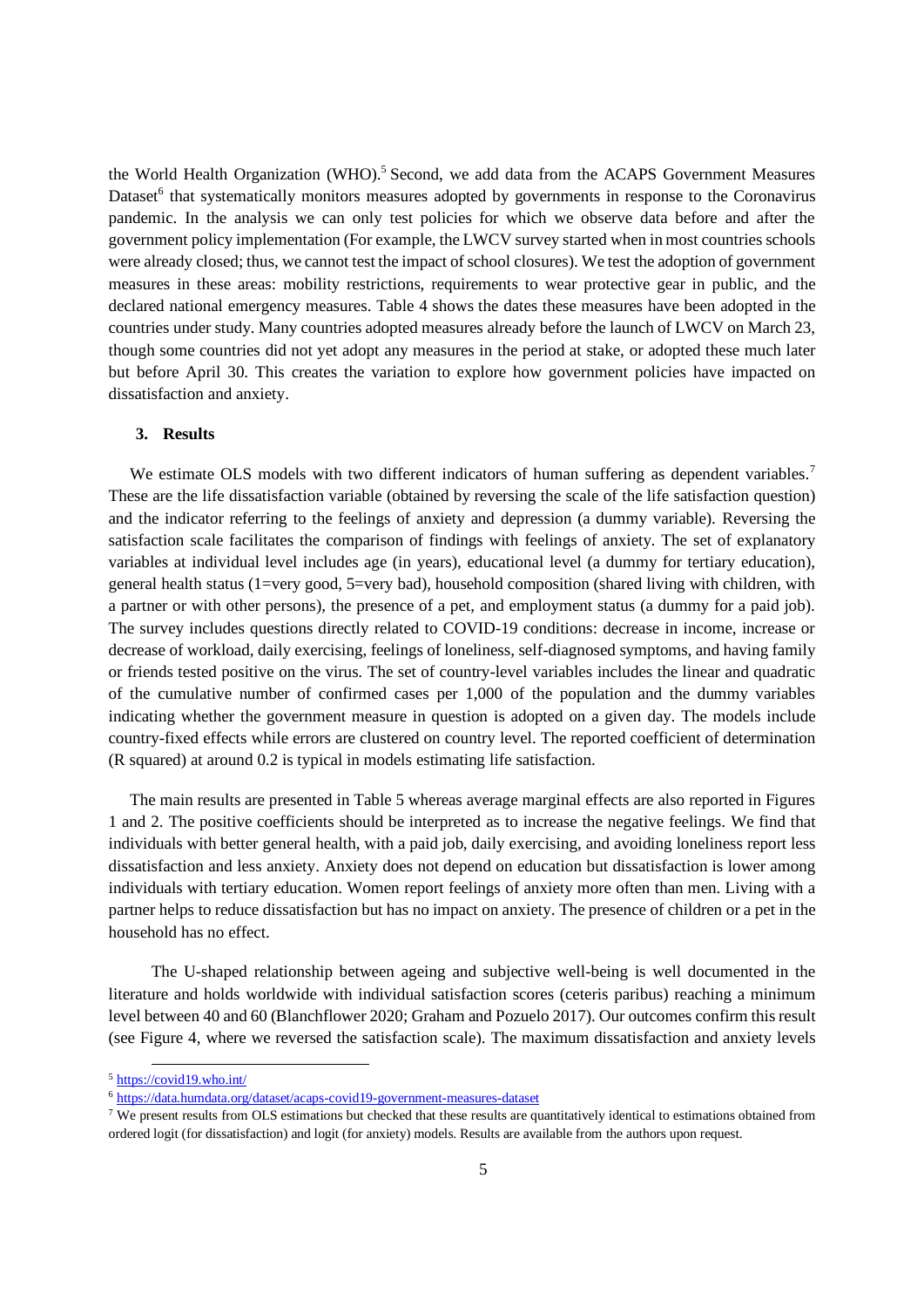are attained at age 38 and 33 respectively.<sup>8</sup> Yet individuals age 50 and over, representing more than 20% of the sample, report lower dissatisfaction: remarkable in view of the fact that in the current pandemic the older population is among the most vulnerable.

The COVID-19 pandemic has influenced the working lives of individuals (Béland et al. 2020; ILO 2020). We find that changes in working routines put many under strain. People feel anxious and dissatisfied either when their workloads decrease or increase. A decrease in workload during the pandemic may signal a higher job insecurity and workers may fear losing their jobs. Higher job insecurity due to COVID-19 is also documented by Baert et al. (2020). In contrast, an increase in workload may relate to higher workrelated stress due to the coronavirus conditions. Both circumstances lead to increases in dissatisfaction and anxiety. Similarly, individuals with reduced income due to COVID-19 report higher dissatisfaction and anxiety. Income reduction affects economic security and creates psychological problems.

Feelings of loneliness lead to more dissatisfaction and anxiety. Self-diagnosed symptoms including fever, coughing, and difficulties in breathing are reported by 14% of respondents but do not affect dissatisfaction or anxiety. The symptoms of diarrhoea are to be typically related to higher stress levels but also the anxiety-producing events can lead to digestive problems and trigger diarrhoea (Chan et al. 2017). In general diarrhoea adds to existing anxiety and other mood symptoms.<sup>9</sup> Additionally we find that having relatives or friends tested with COVID-19 generates both anxiety and dissatisfaction.

Our sample includes fifth of respondents who have close relatives or colleagues diagnosed with COVID-19 but our results show that people are nevertheless sensitive to the scale of the pandemic and its consequences. The rapid spread of COVID-19 presented in the media by the growing number of confirmed cases may have intensify fears. We find that a growing number of cases increases dissatisfaction and anxiety (see Figure 3). This effect levels off at around two confirmed cases per 1,000, probably showing an adaptation to higher numbers of cases.

As the COVID-19 pandemic expanded, national governments reacted with a wide range of measures. We find that these steps to manage the coronavirus outbreak have increased human suffering. The restrictions on mobility and requirements to wear protective gear in public increase dissatisfaction and that the state-declared emergency increase feelings of anxiety. Other studies obtain similar findings. Greyling and Rossouw  $(2020)^{10}$  use Twitter data for South Africa, Australia and New Zealand and identify similar patterns. By analysing data before and after state-imposed lockdowns, Brodeur et al. (2020) find a significant increase of Google searches for keywords such as loneliness, worry and sadness, and fewer searches for keywords such as sleep, stress, suicide and divorce. Haiyang et al. (2020) show that in China the pandemic control measures have reduced depression because of its assumed role in reducing the risk of infection.

<sup>&</sup>lt;sup>8</sup> When we estimate models only controlling for gender, education, marital and labor force status, and country-fixed effects as in Blanchflower (2020) the maximum dissatisfaction level is attained at age 40.

<sup>&</sup>lt;sup>9</sup> The outbreak of COVID-19 in many countries was accompanied by people hoarding toilet paper, food and other supplies. Psychologically the stocking up can help people to feel they are better prepared for the situation and it is less likely that higher demand for toilet paper was driven by the higher prevalence of diarrhea in the epidemic.

<sup>10</sup> www.gnh.today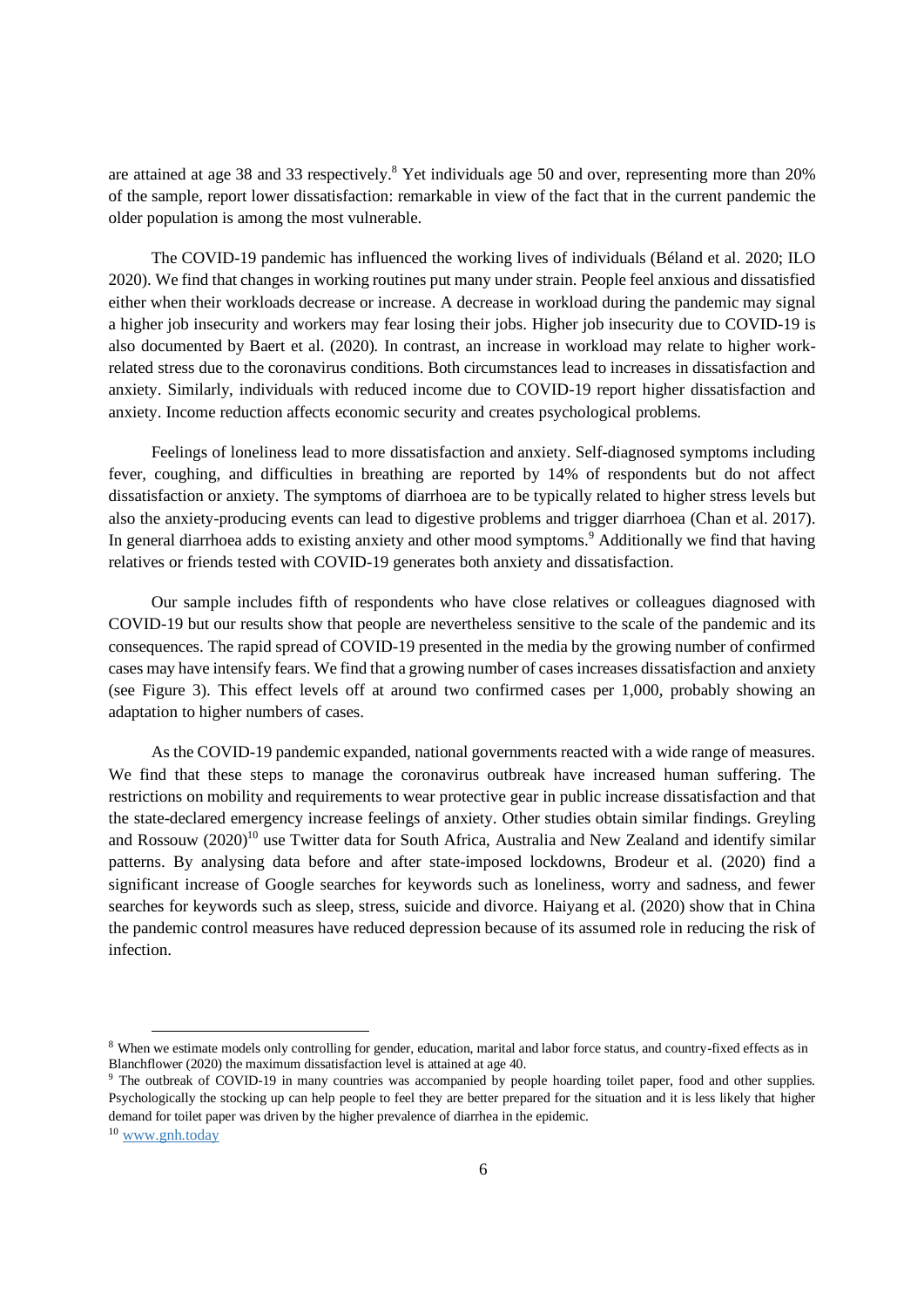#### **4. Conclusions and future steps**

In this paper we use data collected in March and April 2020 from a web survey (LWCV) in 25 countries to study dissatisfaction and anxiety during the COVID-19 pandemic. Web-surveys are useful data sources to explore and understand this issue. Four research objectives have been explored to explain how individual's life dissatisfaction and anxiety have been affected in the COVID-19 crisis. Firstly, the study shows that a number of personal characteristics impact on an individual's life dissatisfaction and anxiety. Less dissatisfaction and less anxiety has been reported by people with a better general health, with a paid job, daily exercising, and those avoiding loneliness. We confirm earlier research findings that observed an U-shaped relationship between life satisfaction with age. Women report anxiety more often than men, whereas living with a partner reduces dissatisfaction. As regards our second objective we find that that an individual's dissatisfaction and anxiety increases when his/her workload either decreases or increases, when his/her income is reduced, or when he/she reports COVID-19 symptoms. As regards our third objective we could reveal that a growing number of infected cases over time leads to increasing levels of dissatisfaction and anxiety. As regards our fourth objective findings from some other studies could be confirmed namely that the state-imposed COVID-19 measures to restrict mobility and to wear protective gear in public increase dissatisfaction and anxiety. Dissatisfaction reported by LWCV respondents seems to reflect a pattern of week-by-week adaptation. We find that the growing number of confirmed COVID-19 cases increases dissatisfaction and anxiety but that this effect levels off with a higher number of cases.

In conclusion, our results confirm the importance of stability of employment. Maintaining employment on good conditions for as many as possible will cushion the economic fall. Streamlining of aid may prevent the closure of companies and maintain the productive structure of firms and jobs.

As the survey used continues over the coming months, the collected data will allow a further exploration of the effects of the pandemic as well as the governments' responses. Finally we do hope this work will encourage researchers and institutions to use and promote the LWCV survey.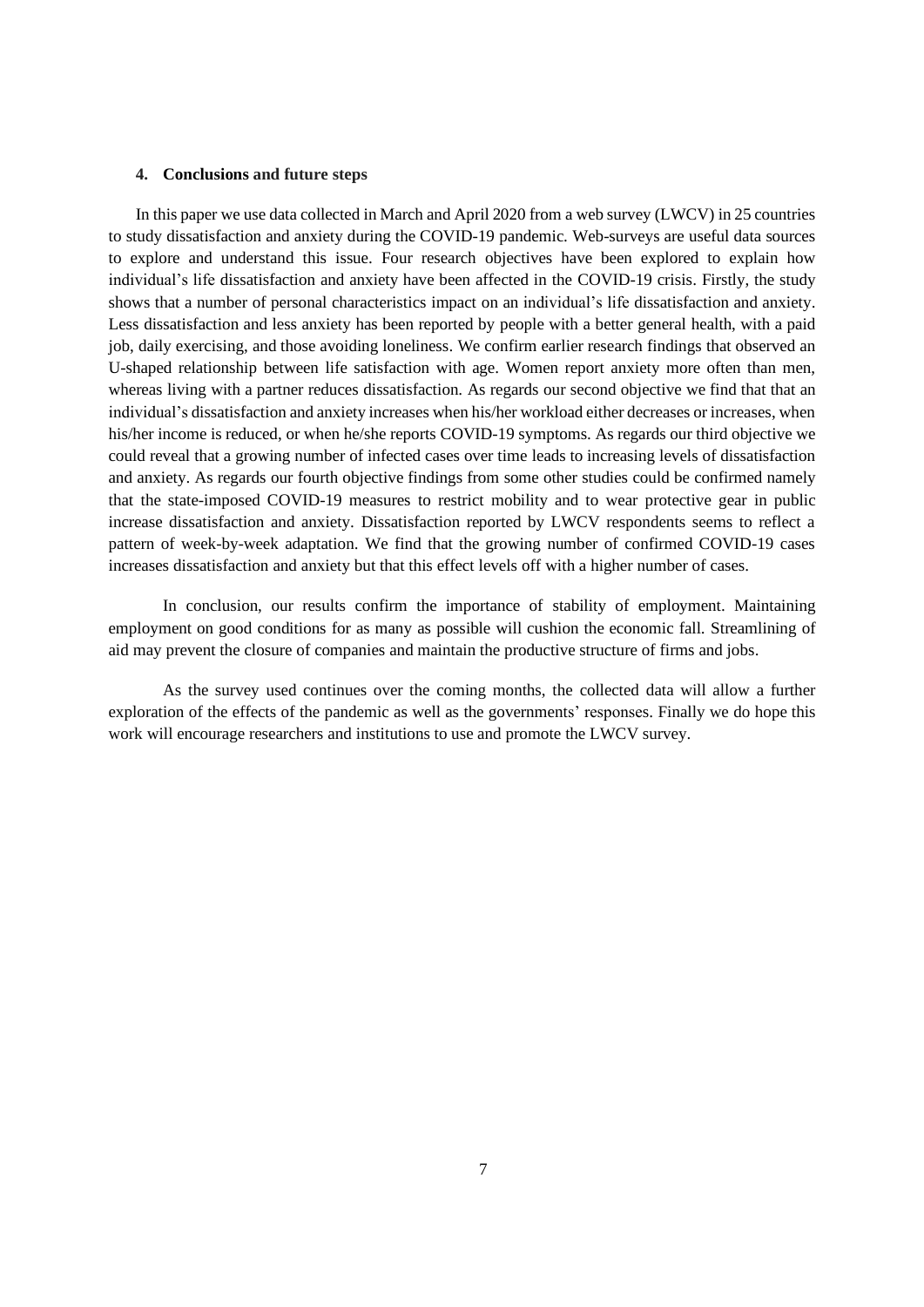#### 5. **References**

- Akay, A., Constant, A., Giulietti, C., and Guzi, M. (2017). Ethnic diversity and well-being. *Journal of Population Economics*, 30(1), 265-306.
- Alipour J.V., Falck, O., and Schüller, S. (2020) Germany's Capacities to Work from Home, *IZA DP* No. 13152, APRIL 2020
- Baert, S., Moens, E., Sterkens, P., Weytjens, J., and Sterkens, P. (2020) How Do We Think the COVID-19 Crisis Will Affect Our Careers (If Any Remain)? GLO Discussion Paper, No. 520, Global Labor Organization (GLO), Essen
- Béland, L. P., Brodeur, A., & Wright, T. (2020). The Short-Term Economic Consequences of COVID-19: Exposure to Disease, Remote Work and Government Response. GLO Discussion Paper, No. 524, Global Labor Organization (GLO), Essen
- Belot, M., Choi, S., Jamison, J.C., Papageorge, N.W., Tripodi, E., van den Broek-Altenburg, E. (2020) Six-Country Survey on Covid-19, *IZA DP* No. 13230, May 2020.
- Blanchflower, D. G. (2020) Is Happiness U-shaped Everywhere? Age and Subjective Well-being in 145 Countries GLO Discussion Paper, No. 530, Global Labor Organization (GLO), Essen
- Blanchflower, D. G., and Oswald, A. J. (2004) Well-being over time in Britain and the USA. *Journal of public economics* 88(7-8), 1359-1386.
- Brodeur, A., Clark, A., Fleche, S. and Powdthavee, N. (2020), Assessing the Impact of the Coronavirus Lockdown on Unhappiness, Loneliness, and Boredom using Google Trends. mimeo University of Ottawa.
- Chan, W., Shim, H. H., Lim, M. S., Sawadjaan, F. L. B., Isaac, S. P., Chuah, S. W., ... and Kong, C. (2017). Symptoms of anxiety and depression are independently associated with inflammatory bowel disease-related disability. *Digestive and Liver Disease*, 49(12), 1314-1319.
- Clark, A. E., and Oswald, A. J. (1994) Unhappiness and unemployment. *The Economic Journal* 104 (424), 648-659.
- Di Tella, R., MacCulloch, R. J., and Oswald, A. J. (2001). Preferences over inflation and unemployment: Evidence from surveys of happiness. American economic review, 91(1), 335-341.
- Fetzer, T., Witte M., Hensel, L., Jachimowicz, J.M. , Haushofer, J., Ivchenko, A., Caria, S. Reutskaja, E., Roth, C., Fiorin, E., Gomez, M., Kraft-Todd, G., Goetz, F., and Yoeli, E. (2020) Global Behaviours and perceptions in the Covid-19 pandemic. *CEPR Discussion Paper* DP14631, April 2020. https://cepr.org/active/publications/discussion\_papers/dp.php?dpno=14631#
- Graham, C. and Pozuelo, J.R. (2017). Happiness, stress, and age: how the U curve varies across people and places, *Journal of Population Economics*, 30(1), 225-264.
- Greyling, T. and Rossouw, S. (2020). Gross National Happiness Project, www.gnh.today COVID-19 Lockdown plays havoc with emotions and "Happiness Index" stays under pressure. Global Labour Organization news https://glabor.org/covid-19-lockdown-plays-havoc-with-emotions-andhappiness-index-stays-under-pressure-in-south-africa/
- Frijters, P, Clark, A., Krekel, C., Layard, R. (2020). A happy choice: Well-being as the goal for government. *Behavioral Public Policy* DOI: https://doi.org/10.1017/bpp.2019.39
- Guzi, M., Pedraza, P. de, and Tijdens, K. (2020). Life Satisfaction of Employees, Labour Market Tightness and Matching Efficiency, *IZA DP* No. 12961.
- Guzi, M. and Pedraza P. de (2015). A Web Survey analysis of Subjective Well-Being, *International Journal of Manpower* 36(1), 48-67.
- Guzi M, Kahanec M (2019) Country Reports Living Wages Annex to Living Wages Globally, WageIndicator Foundation, Amsterdam.
- Haiyang, L., Peng, N. Long, Q. (2020) Working Paper Do Quarantine Experiences and Attitudes Towards COVID-19 Affect the Distribution of Psychological Outcomes in China? A Quantile Regression Analysis. *GLO Discussion Paper*, No. 512
- ILO (2020). ILO Monitor 2nd edition: COVID-19 and the world of work. Geneva: International Labor Office.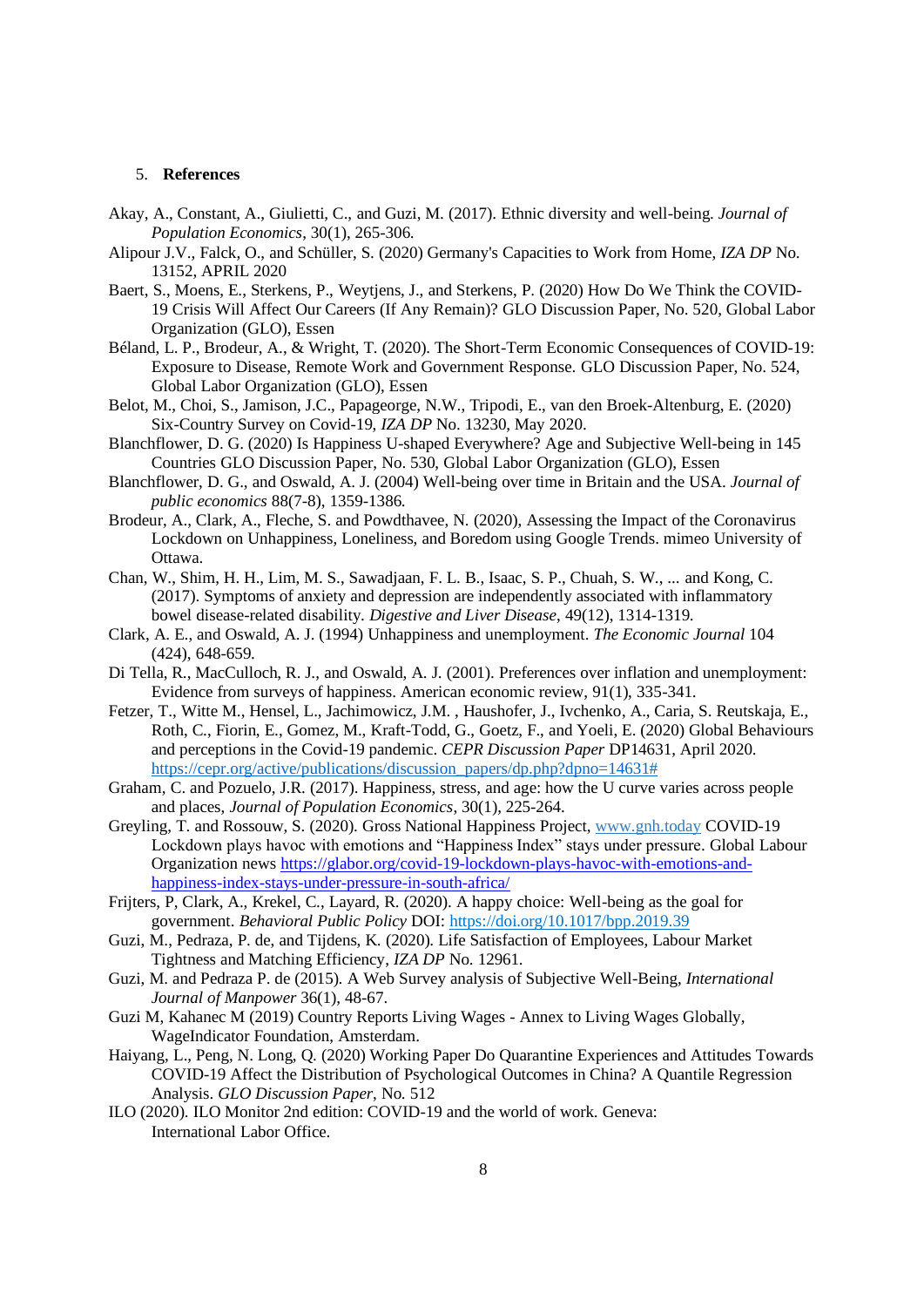- Kureková, L.M., Beblavý, M. & Thum-Thysen, A. (2015) Using online vacancies and web surveys to analyse the labour market: a methodological inquiry. *IZA J Labor Econ* 4, 18.
- Lucas, R.E. & Donnellan, M.B. (2007). How stable is happiness? Using the STARTS model to estimate the stability of life satisfaction. *Journal of Research in Personality* 41 (2007) 1091–1098.
- Muñoz de Bustillo, R., and De Pedraza, P. (2010). Determinants of job insecurity in five European countries. *European Journal of Industrial Relations*, 16(1), 5-20.
- Pedraza, P. de, Tijdens, K.G., and Muñoz de Bustillo, R. (2010). A Spanish Continuous Volunteer Web Survey: Sample Bias, Weighting and Efficiency. *Revista Espanola De Investigaciones Sociologicas*, (131), pp.109–130.
- Pedraza, P. de, Guzi, M., Tijdens, K. (2020) Life satisfaction of employees, labour-market tightness and matching efficiency. *IZA DP* No. 12961
- Tijdens, K., Beblavý, M., & Thum-Thysen, A. (2018). Skill mismatch comparing educational requirements vs attainments by occupation. International Journal of Manpower. 39(8), 996-1009.
- Tijdens, K.G. (2020). Managing surveys: ten lessons learned from web-surveys. Amsterdam, WageIndicator Foundation, https://wageindicator.org/documents/publicationslist/publications-2020/ten-lessons-learned-from-web-surveys\_20200411.pdf
- Tourangeau, R., Conrad, F. G., & Couper, M. P. (2013). The science of web surveys. Oxford University Press.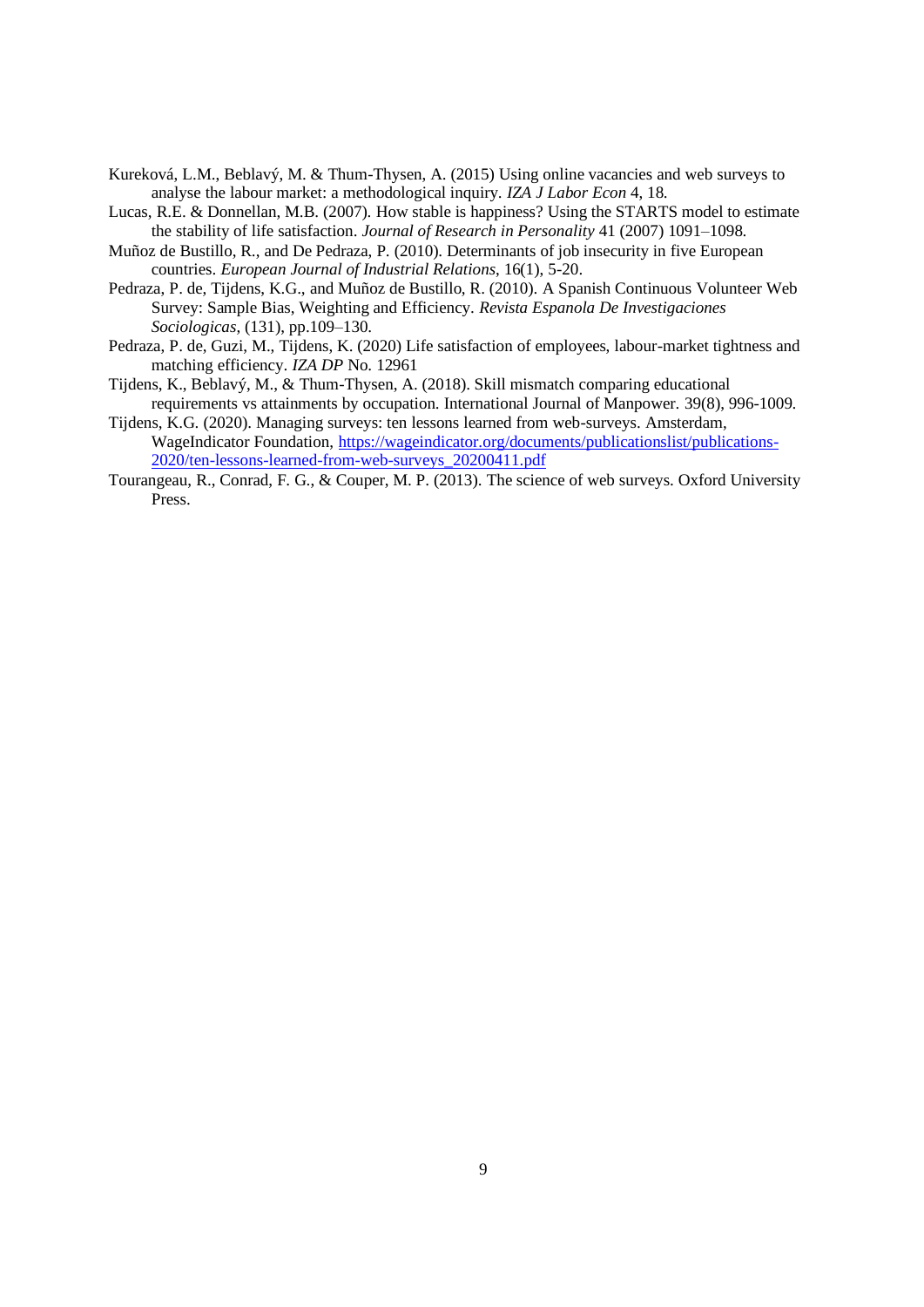Table 1 Definition of variables and the survey questions

| Female                                           | What is your gender? [F/M]                                                                                       |
|--------------------------------------------------|------------------------------------------------------------------------------------------------------------------|
| Age                                              | When were you born? - calendar year                                                                              |
| Tertiary education                               | What is the highest level of education you have attained?                                                        |
| Health status                                    | How would you rate your overall health at present? $[1=V$ ery good, $5=V$ ery bad]                               |
|                                                  |                                                                                                                  |
| Lives alone                                      | How many people live in your household? [1-I live alone - 6 or more]                                             |
| Lives with one or more children                  | Lives in household with one or more children [Y/N]                                                               |
| Lives with partner                               | Lives in household with Spouse / partner $[Y/N]$                                                                 |
| Has a dog in the household                       | Do you care for dogs? [Y/N]                                                                                      |
|                                                  |                                                                                                                  |
| Has a paid job                                   | Do you have a paid job? $[Y/N]$                                                                                  |
| Lower income due to COVID-19                     | What do you expect will happen with regard to your work in the next month? I will receive<br>less income $[Y/N]$ |
| The workload has increased                       | How is your work affected? The workload has increased [Y/N]                                                      |
| The workload has decreased                       | How is your work affected? The workload has decreased [Y/N]                                                      |
|                                                  |                                                                                                                  |
| Gets enough daily exercise                       | Your opinion about the corona crisis - I get enough daily exercise [Y/N]                                         |
| I feel lonely in times of the corona crisis      | Your opinion about the corona crisis - I feel lonely [Y/N]                                                       |
| Self-diagnosed fever/coughing or diff. breathing | Have you recently suffered from $\dots$ a fever, coughing or difficulties breathing [Y/N]                        |
| Self-diagnosed diarrhea                          | Have you recently suffered from  diarrhea [Y/N]                                                                  |
| Has family or friends diagnosed with COVID-19    | Have any of your family or friends been diagnosed with the corona virus? [Y/N]                                   |
| Has colleagues diagnosed with COVID-19           | Have any of your colleagues at work been diagnosed with the corona virus? [Y/N]                                  |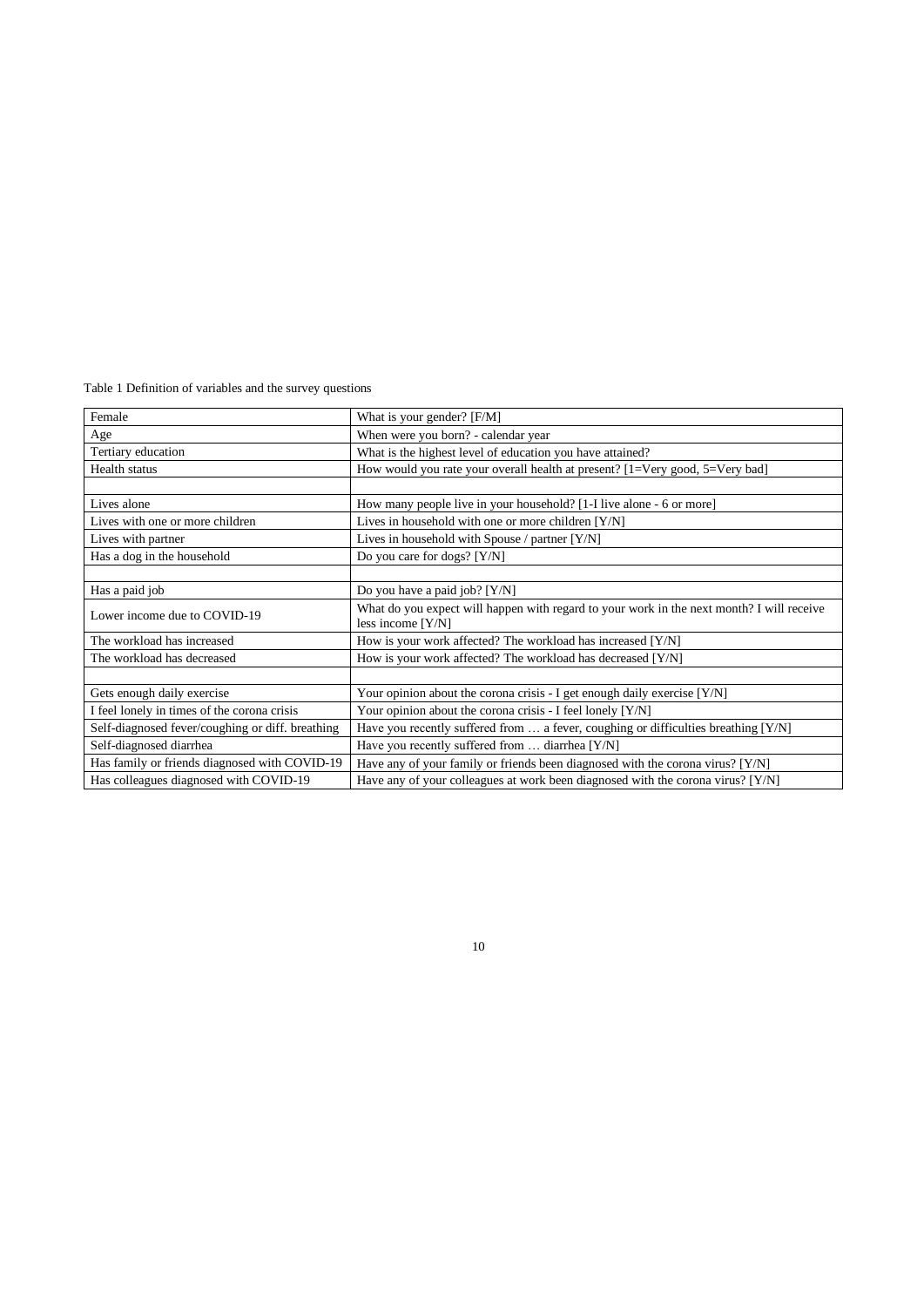| Country\Week           | 13               | 14             | 15               | 16               | 17               | 18             | Total |
|------------------------|------------------|----------------|------------------|------------------|------------------|----------------|-------|
| Argentina              | $\overline{2}$   | 65             | $\mathbf{0}$     | $\mathbf{1}$     | $\overline{2}$   | 5              | 75    |
| Austria                | $\mathbf{1}$     | $\overline{0}$ | 1                | $\overline{0}$   | $\mathbf{1}$     | 18             | 21    |
| Belgium                | $\mathbf{1}$     | $\overline{2}$ | 6                | 3                | 17               | 25             | 54    |
| Bosnia and Herzegovina | $\boldsymbol{0}$ | $\overline{0}$ | $\mathbf{0}$     | 12               | 64               | 3              | 79    |
| <b>Brazil</b>          | $\boldsymbol{0}$ | 7              | $\mathbf{0}$     | $\mathbf{0}$     | 12               | 35             | 54    |
| Czech Republic         | $\overline{0}$   | 7              | 87               | 3                | 56               | 19             | 172   |
| Ethiopia               | $\overline{0}$   | 34             | 3                | $\overline{0}$   | $\overline{0}$   | $\overline{0}$ | 37    |
| France                 | 3                | $\overline{4}$ | 6                | $\overline{0}$   | 5                | 6              | 24    |
| Germany                | $\mathbf{1}$     | 6              | 14               | 18               | 37               | 28             | 104   |
| Hungary                | 41               | 8              | 5                | $\mathbf{0}$     | $\boldsymbol{0}$ | $\mathbf{1}$   | 55    |
| India                  | 8                | 10             | $\overline{0}$   | 5                | 5                | $\overline{2}$ | 30    |
| Indonesia              | $\boldsymbol{0}$ | 10             | 24               | $\mathbf{1}$     | 37               | 13             | 85    |
| Ireland                | 1                | $\overline{2}$ | $\mathbf{0}$     | $\mathbf{1}$     | 9                | 12             | 25    |
| Italy                  | 37               | 39             | 6                | $\boldsymbol{0}$ | 7                | 8              | 97    |
| Mexico                 | $\boldsymbol{0}$ | 34             | 6                | $\theta$         | 1                | $\theta$       | 41    |
| Mozambique             | $\mathbf{1}$     | $\overline{2}$ | $\boldsymbol{0}$ | $\overline{0}$   | 16               | 19             | 38    |
| Netherlands            | 52               | 32             | 12               | 15               | 30               | 99             | 240   |
| Pakistan               | 9                | 18             | $\overline{2}$   | 1                | $\overline{0}$   | 1              | 31    |
| Portugal               | $\mathbf{1}$     | $\overline{2}$ | $\overline{2}$   | $\mathbf{1}$     | 16               | 15             | 37    |
| Slovakia               | $\boldsymbol{0}$ | 42             | 114              | 69               | $\overline{2}$   | $\mathbf{1}$   | 228   |
| South Africa           | 9                | 9              | $\overline{0}$   | 12               | 26               | 52             | 108   |
| Spain                  | 8                | 99             | 170              | 78               | 24               | $\overline{4}$ | 383   |
| Turkey                 | $\mathbf{0}$     | $\overline{0}$ | 1                | 137              | 70               | 6              | 214   |
| <b>United Kingdom</b>  | 4                | 5              | 1                | $\boldsymbol{0}$ | $\overline{4}$   | 6              | 20    |
| Vietnam                | $\overline{2}$   | 8              | 4                | 1                | 60               | 238            | 313   |
| Total                  | 181              | 445            | 464              | 358              | 501              | 616            | 2565  |

Table 2 Country observations by calendar week

Source: WageIndicator Survey of Living and Working in Coronavirus Times 2020 Note: Shown are the number of valid observations collected in a given calendar week.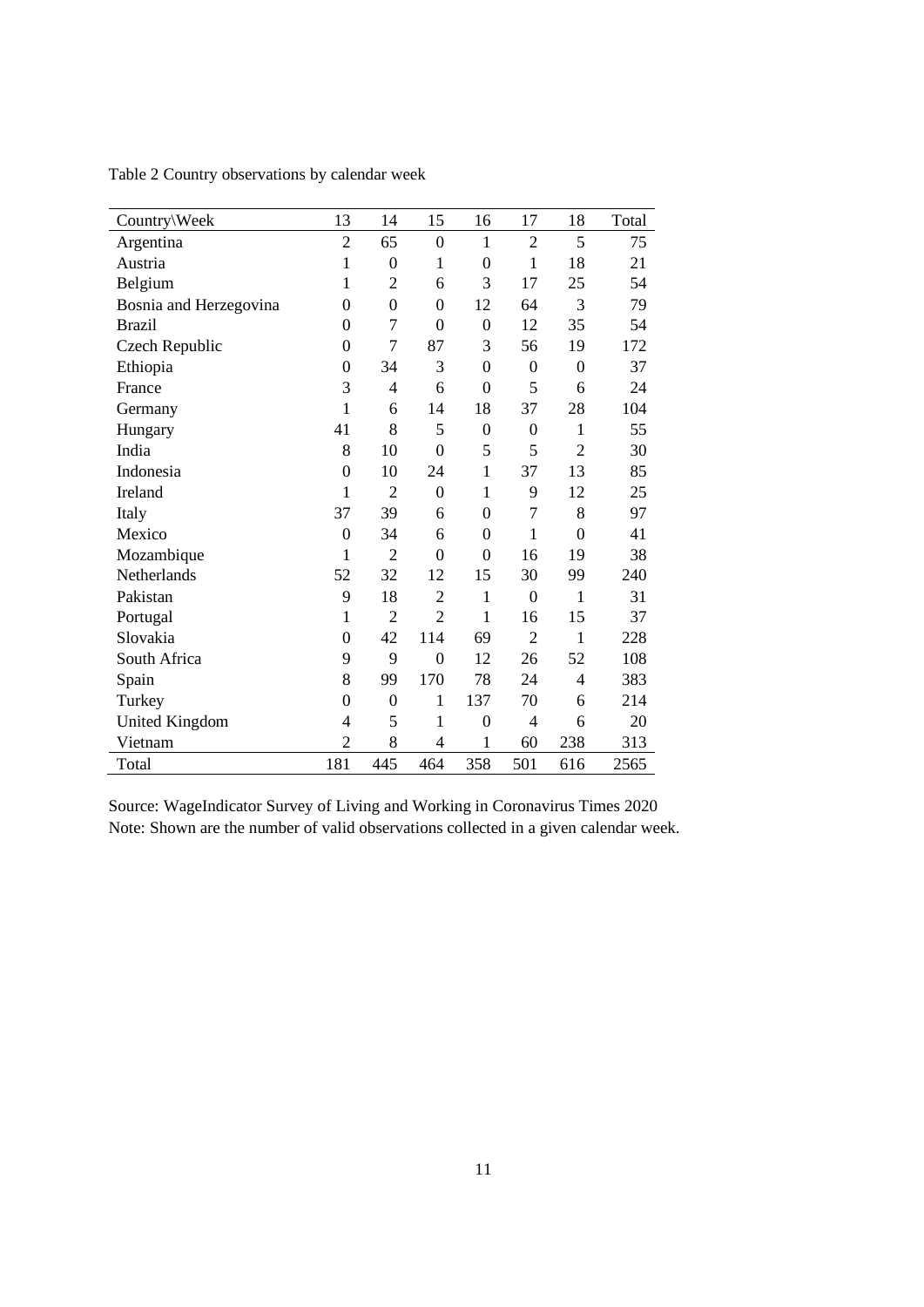Table 3 Descriptive characteristics

|                                                         | Mean  | <b>SD</b> | Min              | Max          |
|---------------------------------------------------------|-------|-----------|------------------|--------------|
| Dissatisfaction with life                               | 4.54  | 2.24      | 1                | 10           |
| Feelings of anxiety                                     | 0.27  | 0.44      | $\boldsymbol{0}$ | 1            |
| Female                                                  | 0.58  | 0.49      | $\boldsymbol{0}$ | 1            |
| Age                                                     | 39.68 | 12.14     | 16               | 83           |
| Tertiary education                                      | 0.64  | 0.48      | $\boldsymbol{0}$ | $\mathbf{1}$ |
| Health status $(1=V$ ery good, $5=V$ ery bad)           | 1.99  | 0.73      | 1                | 5            |
| Lives alone                                             | 0.13  | 0.34      | $\boldsymbol{0}$ | $\mathbf{1}$ |
| Lives with one or more children                         | 0.44  | 0.50      | $\boldsymbol{0}$ | 1            |
| Lives with partner                                      | 0.61  | 0.49      | $\boldsymbol{0}$ | 1            |
| Has a dog in the household                              | 0.23  | 0.42      | $\boldsymbol{0}$ | $\mathbf{1}$ |
| Has a paid job                                          | 0.86  | 0.34      | $\Omega$         | 1            |
| Lower income due to COVID-19                            | 0.27  | 0.44      | $\boldsymbol{0}$ | 1            |
| The workload has increased                              | 0.23  | 0.42      | $\boldsymbol{0}$ | 1            |
| The workload has decreased                              | 0.37  | 0.48      | $\boldsymbol{0}$ | 1            |
| Gets enough daily excercise                             | 2.79  | 1.37      | 1                | 5            |
| Feels lonely in corona times                            | 2.61  | 1.31      | 1                | 5            |
| Selfdiagnosed fever, coughing or difficulties breathing | 0.14  | 0.35      | $\boldsymbol{0}$ | 1            |
| Selfdiagnosed diarrhea                                  | 0.13  | 0.34      | $\boldsymbol{0}$ | 1            |
| Has family or friends diagnosed with COVID-19           | 0.15  | 0.36      | $\boldsymbol{0}$ | 1            |
| Has colleagues diagnosed with COVID-19                  | 0.06  | 0.24      | $\boldsymbol{0}$ | 1            |
| Country: Confirmed cases per 1000                       | 1.05  | 1.23      | $\boldsymbol{0}$ | 4.55         |
| Country: Domestic travel restrictions                   | 0.40  | 0.49      | $\boldsymbol{0}$ | 1            |
| Country: Requirement to wear protective gear in public  | 0.36  | 0.48      | $\boldsymbol{0}$ | 1            |
| Country: State of emergency declared                    | 0.58  | 0.49      | $\boldsymbol{0}$ | $\mathbf{1}$ |

Source: WageIndicator Survey of Living and Working in Coronavirus Times 2020, World Health Organization, ACAPS COVID-19: Government Measures Dataset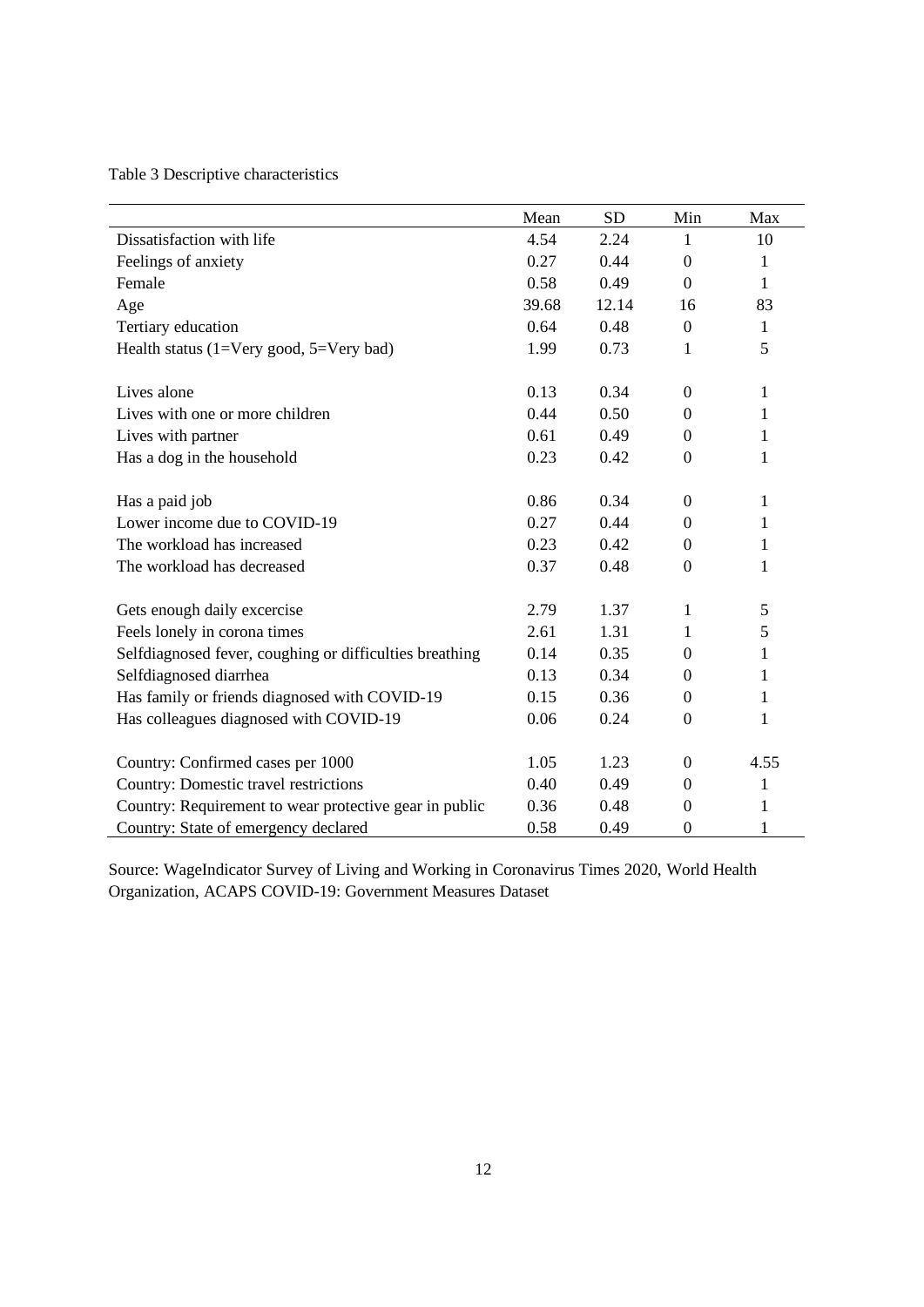|                                                                           | Domestic travel<br>restrictions | Requirement to<br>wear protective<br>gear in public | State of<br>emergency<br>declared |
|---------------------------------------------------------------------------|---------------------------------|-----------------------------------------------------|-----------------------------------|
| Argentina                                                                 | $21-Mar$                        | $01-Apr$                                            | 21-Mar                            |
| Austria                                                                   | 23-Mar                          | $01-Apr$                                            |                                   |
| Belgium                                                                   | 21-Mar                          | $05-May$                                            |                                   |
| Bosnia and Herzegovina                                                    | $10-Apr$                        |                                                     | $21-Mar$                          |
| <b>Brazil</b>                                                             | 09-Apr                          |                                                     |                                   |
| Czech Republic                                                            |                                 | $21-Mar$                                            | $21-Mar$                          |
| Ethiopia                                                                  | $18-Apr$                        |                                                     | $27-Mar$                          |
| France                                                                    | 09-Apr                          |                                                     | $25-Mar$                          |
| Germany                                                                   |                                 | 23-Apr                                              | 21-Mar                            |
| Hungary                                                                   |                                 | 28-Apr                                              | 21-Mar                            |
| India                                                                     |                                 |                                                     |                                   |
| Indonesia                                                                 |                                 |                                                     |                                   |
| Ireland                                                                   | 29-Mar                          |                                                     |                                   |
| Italy                                                                     |                                 |                                                     | $21-Mar$                          |
| Mexico                                                                    |                                 |                                                     | 31-Mar                            |
| Mozambique                                                                | $02-Apr$                        | $09-Apr$                                            | $02-Apr$                          |
| Netherlands                                                               |                                 |                                                     |                                   |
| Pakistan                                                                  |                                 |                                                     |                                   |
| Portugal                                                                  | $10-Apr$                        | $17-Apr$                                            | $21-Mar$                          |
| Slovakia                                                                  | 09-Apr                          | $21-Mar$                                            | $21-Mar$                          |
| South Africa                                                              |                                 |                                                     | $21-Mar$                          |
| Spain                                                                     |                                 |                                                     | 21-Mar                            |
| Turkey                                                                    | 30-Mar                          |                                                     |                                   |
| <b>United Kingdom</b>                                                     |                                 |                                                     |                                   |
| Vietnam                                                                   | $17-Apr$                        | 21-Mar                                              |                                   |
| Note: Empty cell indicates that the measure was not adopted by government |                                 |                                                     |                                   |

Table 4 Adoption date of government measures

Note: Empty cell indicates that the measure was not adopted by government Source: ACAPS COVID-19: Government Measures Dataset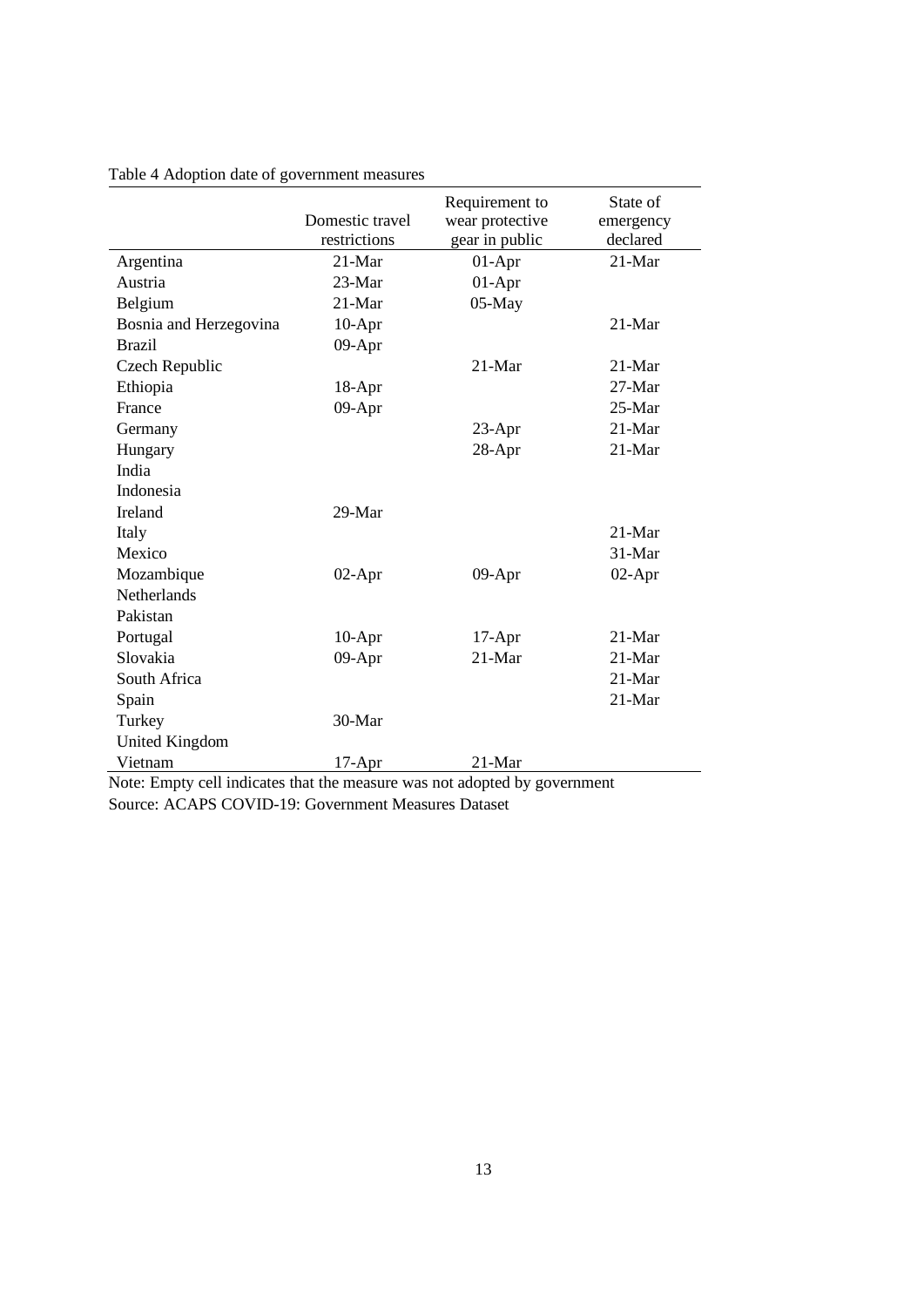|                                                     | Disatisfaction   |      | Anxiety          |      |
|-----------------------------------------------------|------------------|------|------------------|------|
|                                                     | Coeff.           | s.e. | Coeff.           | s.e. |
| Female                                              | 0.01             | 0.08 | $0.09***$        | 0.02 |
| Age                                                 | $0.08**$         | 0.03 | $0.01**$         | 0.01 |
| Age square /1000                                    | $-1.00***$       | 0.36 | $-0.16***$       | 0.05 |
| Tertiary education                                  | $-0.22*$         | 0.12 | $-0.03$          | 0.03 |
| Health status $(1=V$ ery good, $5=V$ ery bad)       | $0.55***$        | 0.08 | $0.11***$        | 0.01 |
| Lives alone                                         | $-0.11$          | 0.18 | $-0.02$          | 0.02 |
| Lives with one or more children                     | 0.09             | 0.08 | $-0.01$          | 0.02 |
| Lives with partner                                  | $-0.24*$         | 0.12 | $\boldsymbol{0}$ | 0.02 |
| Has a dog in the household                          | 0.13             | 0.11 | 0.02             | 0.02 |
| Has a paid job                                      | $-0.89***$       | 0.18 | $-0.09***$       | 0.02 |
| Lower income due to COVID-19                        | $0.45***$        | 0.13 | $0.04*$          | 0.02 |
| The workload has increased                          | $0.25*$          | 0.12 | $0.06**$         | 0.03 |
| The workload has decreased                          | $0.39***$        | 0.1  | $0.05*$          | 0.02 |
| Gets enough daily exercise                          | $-0.11**$        | 0.05 | $-0.01**$        | 0.01 |
| I feel lonely in times of the corona crisis         | $0.36***$        | 0.05 | $0.07***$        | 0.01 |
| Self-diagnosed fever/coughing or diff. breathing    | $-0.16$          | 0.11 | 0.03             | 0.03 |
| Self-diagnosed diarrhea                             | $\boldsymbol{0}$ | 0.09 | $0.12***$        | 0.02 |
| Has family or friends diagnosed with COVID-19       | $0.21**$         | 0.1  | $0.04*$          | 0.02 |
| Has colleagues diagnosed with COVID-19              | $-0.04$          | 0.15 | $-0.02$          | 0.03 |
| Country: Confirmed cases per 1,000                  | $0.32**$         | 0.15 | 0.05             | 0.04 |
| Country: Confirmed cases per 1,000 square           | $-0.04$          | 0.03 | $\boldsymbol{0}$ | 0.01 |
| Country: Domestic travel restrictions               | $0.43**$         | 0.16 | 0.04             | 0.04 |
| Country: Require. to wear protective gear in public | $0.66***$        | 0.2  | $\boldsymbol{0}$ | 0.04 |
| Country: State of emergency declared                | $-0.55$          | 1.02 | $0.31***$        | 0.04 |
| Constant                                            | 0.59             | 1.34 | $-0.54***$       | 0.11 |
| ${\bf N}$                                           | 2565             |      | 2565             |      |
| r2                                                  | 0.24             |      | 0.19             |      |

Table 5 The OLS estimates (dependent variable: dissatisfaction, anxiety)

Source: WageIndicator Survey of Living and Working in Coronavirus Times 2020, World Health Organization, ACAPS COVID-19: Government Measures Dataset, own calculations

Note: The life dissatisfaction is measured on a 10-point scale  $(10 = \text{very dissatisfied}, 1 = \text{very satisfied}).$ Anxiety is measured by asking respondents 'Have you recently suffered from depression or anxiety'. Estimation uses robust standard errors clustered at country level. \*p < 0.1, \*\* p < 0.05, \*\*\* p < 0.01.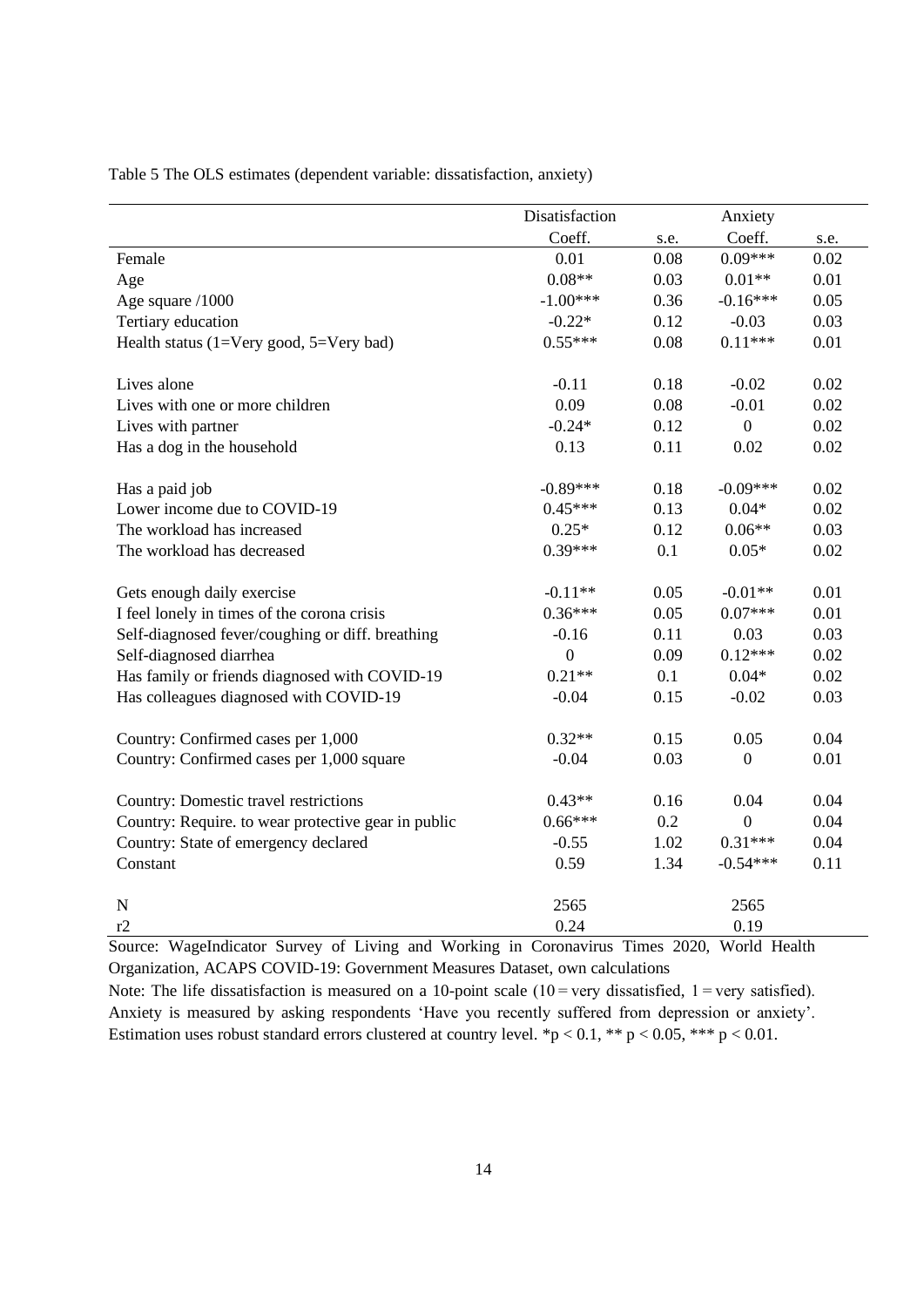Figure 1 Presentation of marginal effects – dissatisfaction



Source: WageIndicator Survey of Living and Working in Coronavirus Times 2020, World Health Organization, ACAPS COVID-19: Government Measures Dataset, own calculations Note: Figure reports average marginal effects from model presented in Table 5. Confidence intervals at the 90% level.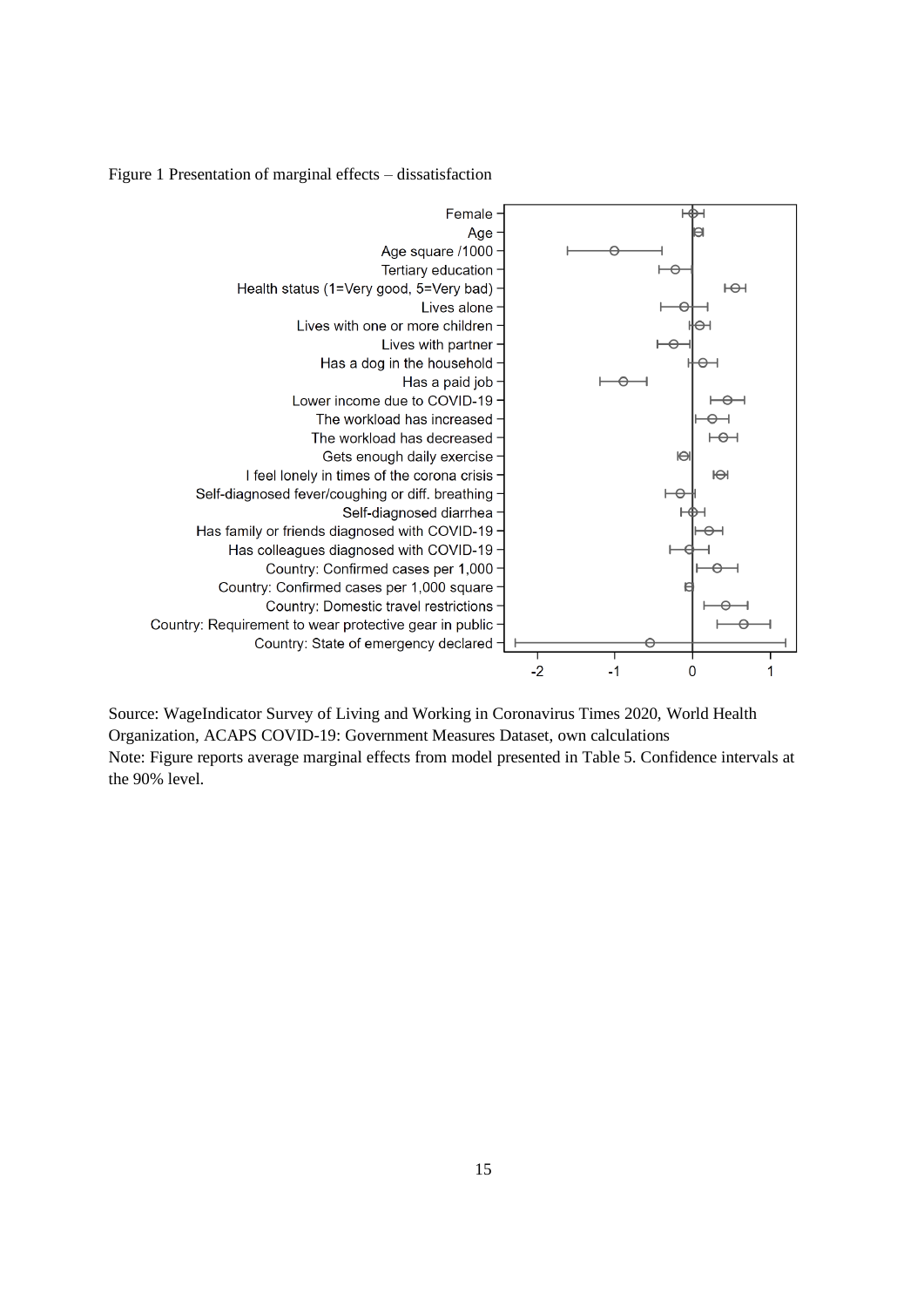Figure 2 Presentation of marginal effects – anxiety



Source: WageIndicator Survey of Living and Working in Coronavirus Times 2020, World Health Organization, ACAPS COVID-19: Government Measures Dataset, own calculations Note: Figure reports average marginal effects from model presented in Table 5. Confidence intervals at the 90% level.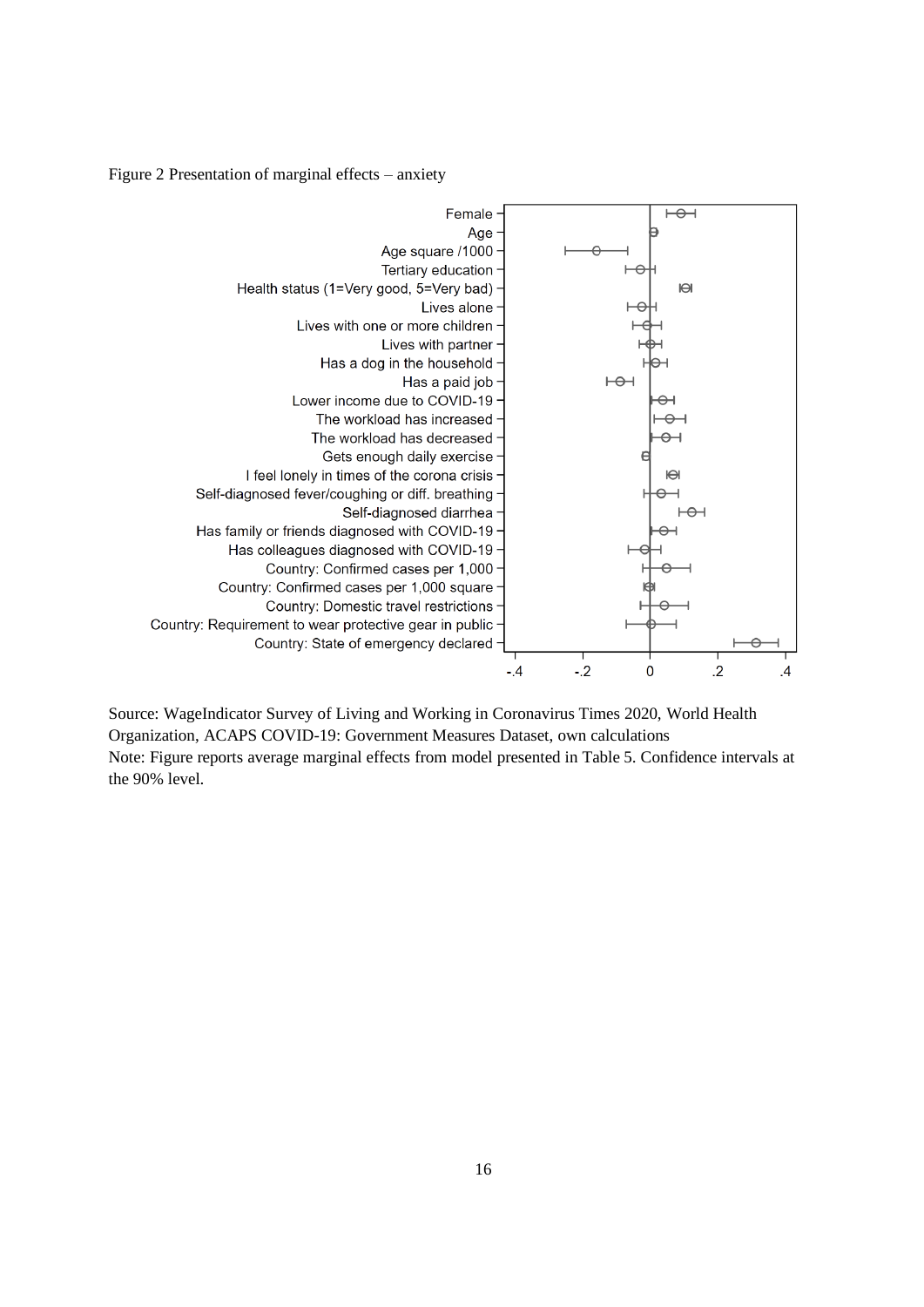

Figure 3 Predicted life dissatisfaction (top) and anxiety (bottom) as a function of confirmed COVID-19 cases per 1,000 population

Source: WageIndicator Survey of Living and Working in Coronavirus Times 2020, World Health Organization, ACAPS COVID-19: Government Measures Dataset, own calculations Note: Predictions are based on estimations in Table 5 and presented are 90% confidence intervals.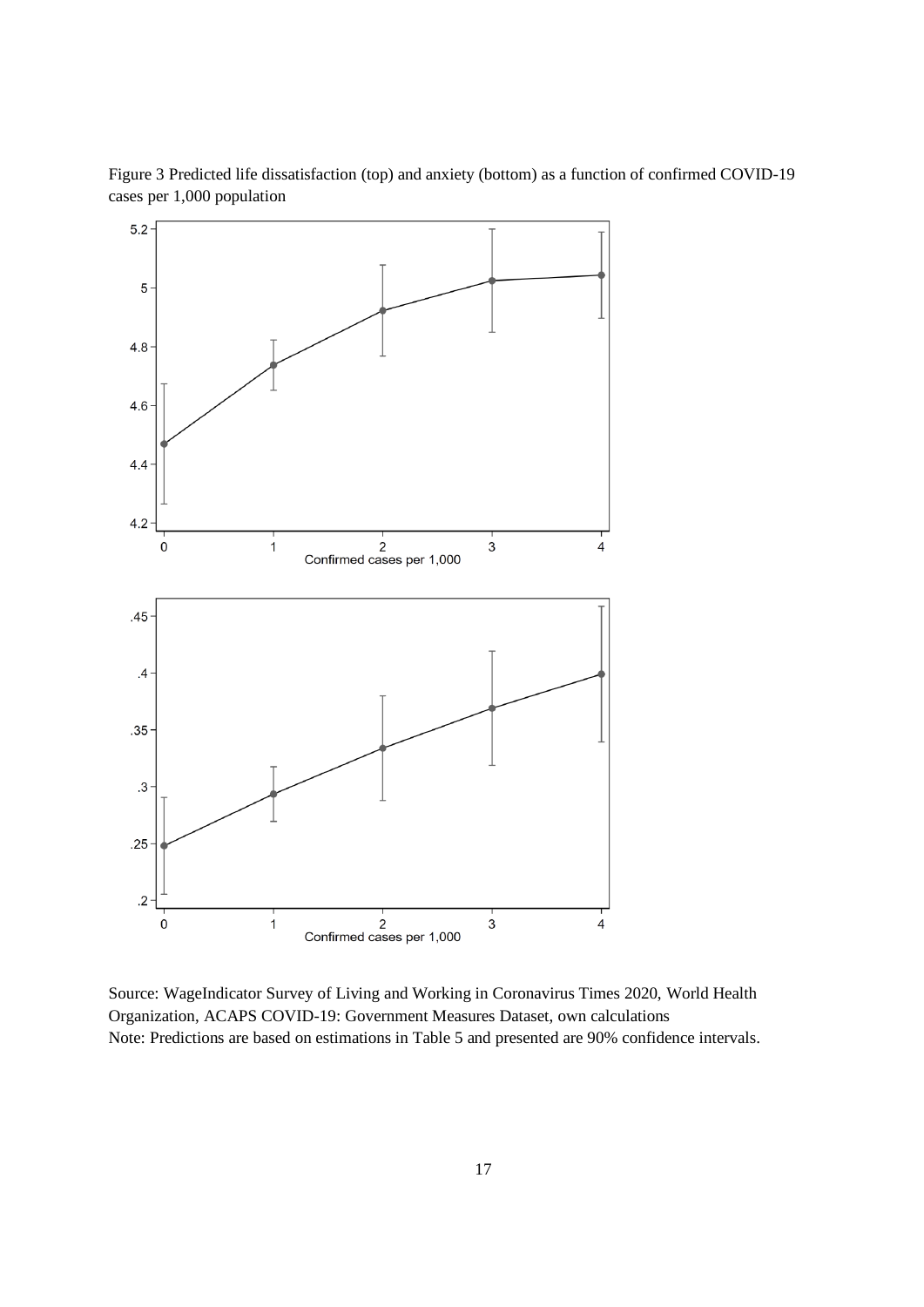

Figure 4 Predicted life dissatisfaction (top) and anxiety (bottom) as a function of age

Source: WageIndicator Survey of Living and Working in Coronavirus Times 2020, World Health Organization, ACAPS COVID-19: Government Measures Dataset, own calculations Note: Predictions are based on estimations in Table 5 and presented are 90% confidence intervals.